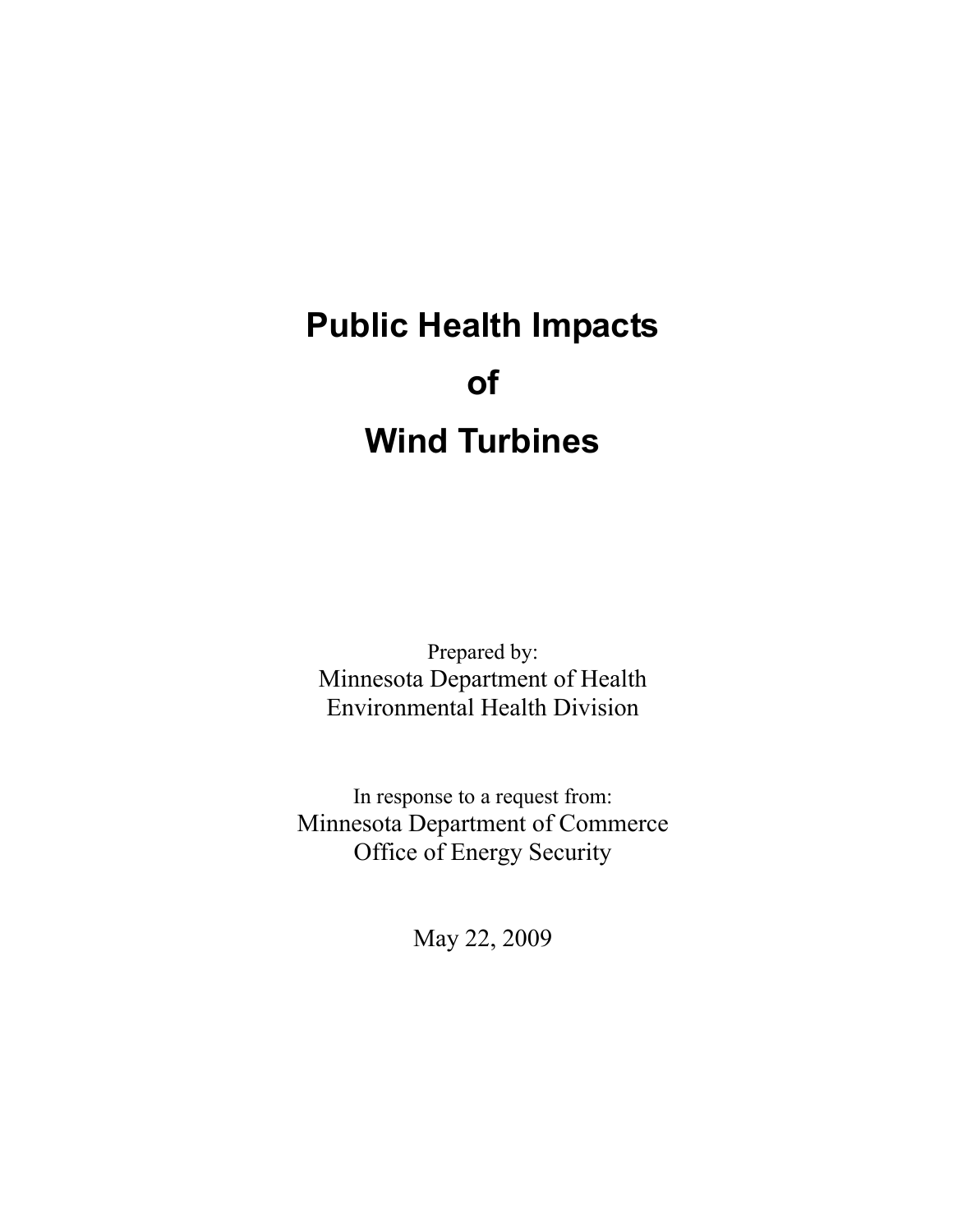| <b>Table of Contents</b> |
|--------------------------|
|--------------------------|

<span id="page-1-0"></span>

| 3. Netherlands Study | . 17 |
|----------------------|------|
|                      |      |
|                      |      |
|                      |      |
|                      |      |
|                      |      |
|                      |      |
|                      |      |
|                      |      |
|                      |      |
|                      |      |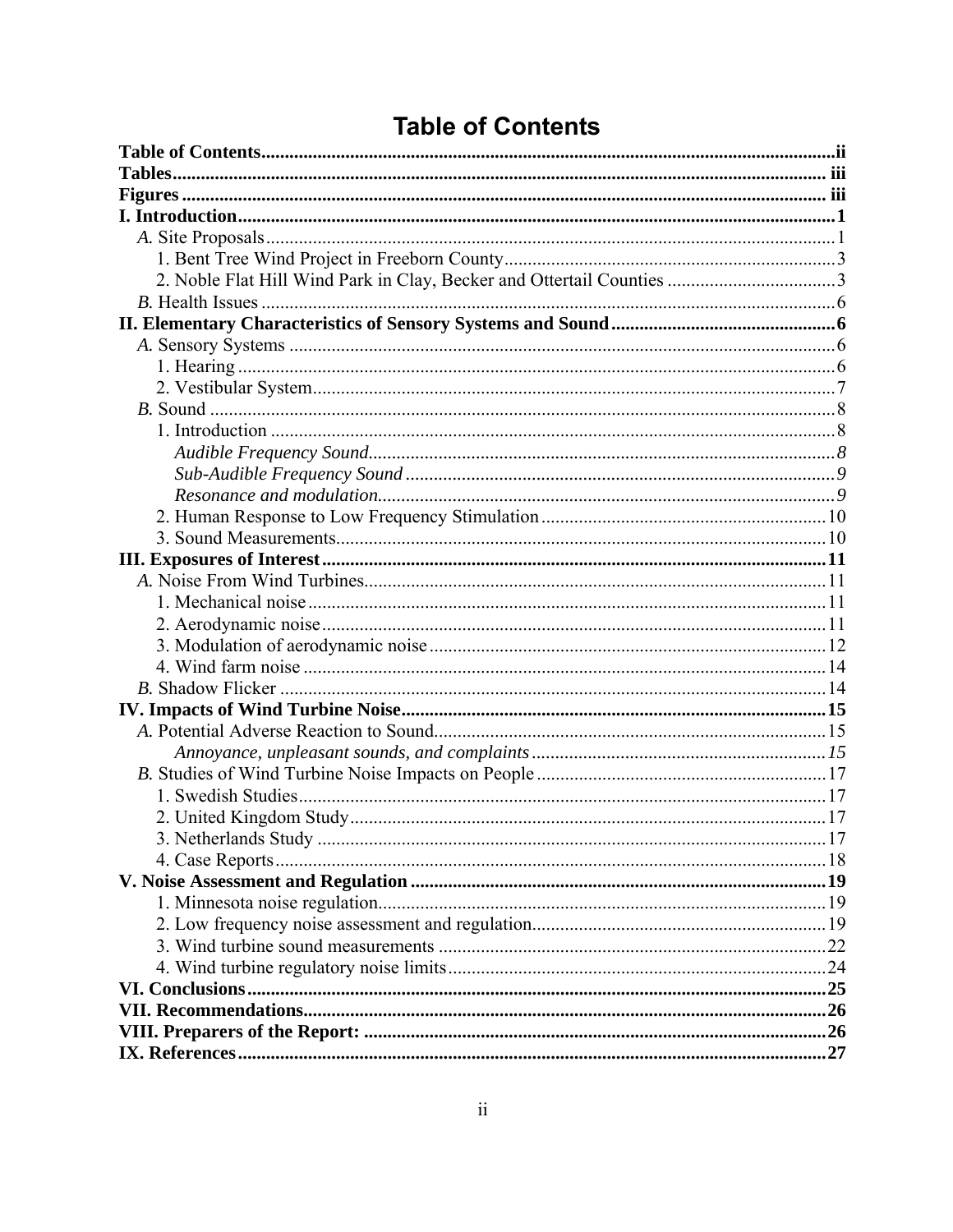# **Tables**

<span id="page-2-0"></span>

| Table 2: 35 dB(A) (nominal, 8 Hz-20KHz) Indoor Noise from Various Outdoor Environmental |  |
|-----------------------------------------------------------------------------------------|--|
|                                                                                         |  |

# **Figures**

| Figure 6: Annoyance associated with exposure to different environmental noises 20   |  |
|-------------------------------------------------------------------------------------|--|
| Figure 7: 1/3 Octave Sound Pressure Level Low frequency Noise Evaluation Curves21   |  |
| Figure 8: Low Frequency Noise from Wind Farm: Parked, Low Wind Speed, and High Wind |  |
|                                                                                     |  |
|                                                                                     |  |
|                                                                                     |  |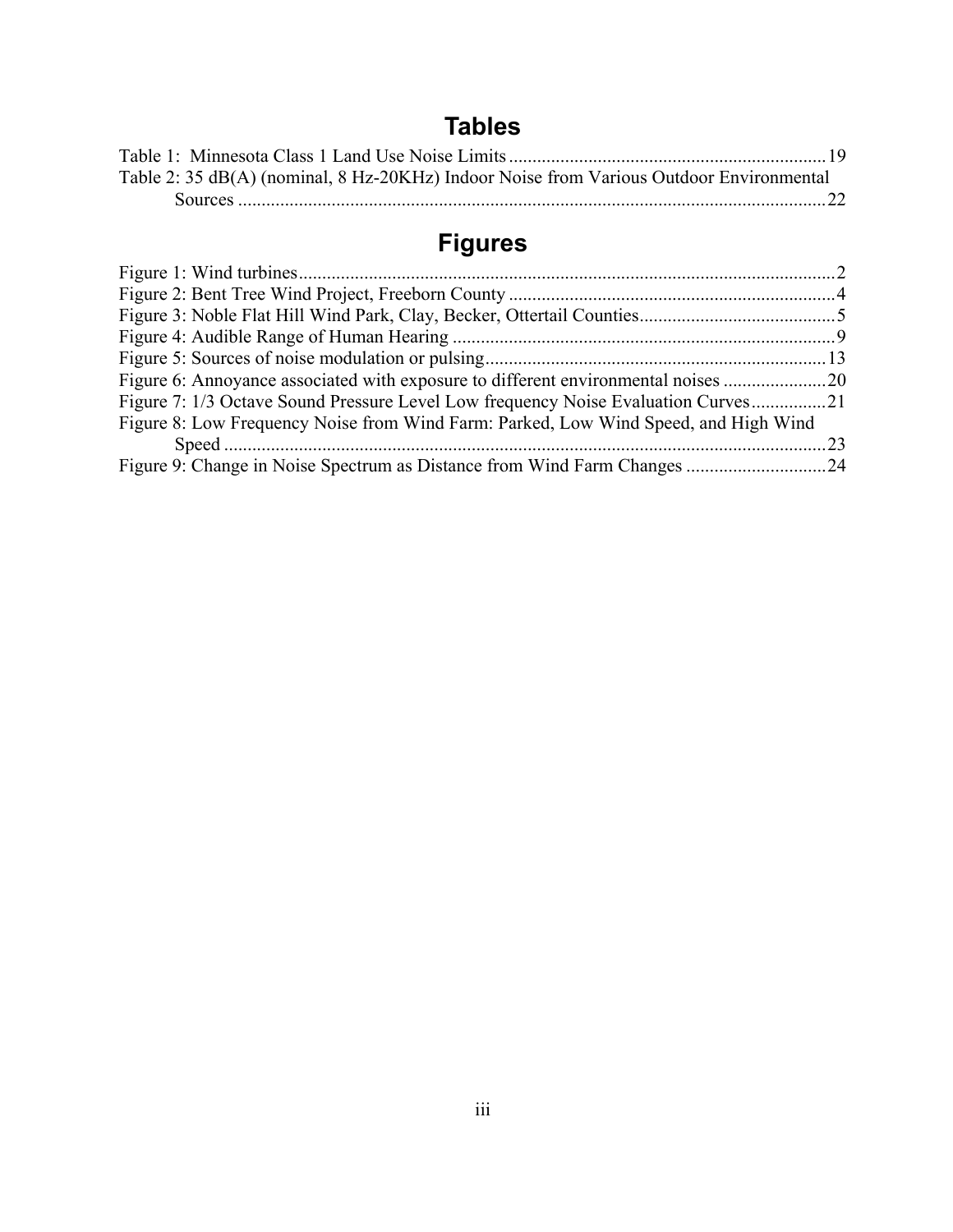# <span id="page-3-0"></span>**I. Introduction**

In late February 2009 the Minnesota Department of Health (MDH) received a request from the Office of Energy Security (OES) in the Minnesota Department of Commerce, for a "white paper" evaluating possible health effects associated with low frequency vibrations and sound arising from large wind energy conversion systems (LWECS). The OES noted that there was a request for a Contested Case Hearing before the Minnesota Public Utilities Commission (PUC) on the proposed Bent Tree Wind Project in Freeborn County Minnesota; further, the OES had received a long comment letter from a citizen regarding a second project proposal, the Lakeswind Wind Power Plant in Clay, Becker and Ottertail Counties, Minnesota. This same commenter also wrote to the Commissioner of MDH to ask for an evaluation of health issues related to exposure to low frequency sound energy generated by wind turbines. The OES informed MDH that a white paper would have more general application and usefulness in guiding decision-making for future wind projects than a Contested Case Hearing on a particular project. (Note: A Contested Case Hearing is an evidentiary hearing before an Administrative Law Judge, and may be ordered by regulatory authorities, in this case the PUC, in order to make a determination on disputed issues of material fact. The OES advises the PUC on need and permitting issues related to large energy facilities.)

In early March 2009, MDH agreed to evaluate health impacts from wind turbine noise and low frequency vibrations. In discussion with OES, MDH also proposed to examine experiences and policies of other states and countries. MDH staff appeared at a hearing before the PUC on March 19, 2009, and explained the purpose and use of the health evaluation. The Commissioner replied to the citizen letter, affirming that MDH would perform the requested review.

A brief description of the two proposed wind power projects, and a brief discussion of health issues to be addressed in this report appear below.

# *A.* **Site Proposals**

Wind turbines are huge and expensive machines requiring large capitol investment. Figure 1 shows some existing wind turbines in Minnesota. Large projects require control of extensive land area in order to optimize spacing of turbines to minimize turbulence at downwind turbines. Towers range up to 80 to 100 meters (260 to 325 feet), and blades can be up to 50 meters long (160 feet) (see Tetra Tech, 2008; WPL, 2008). Turbines are expected to be in place for 25-30 years.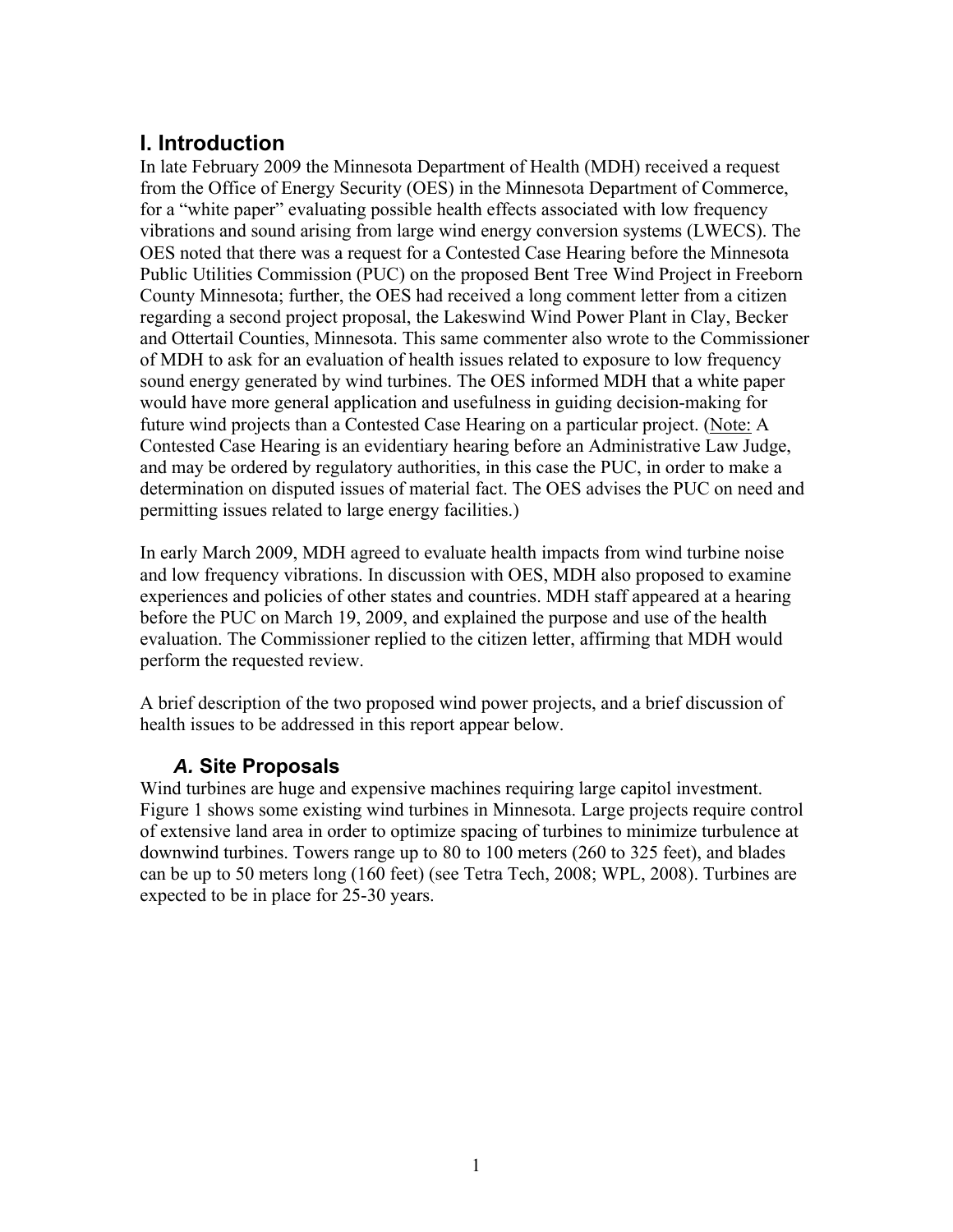<span id="page-4-0"></span>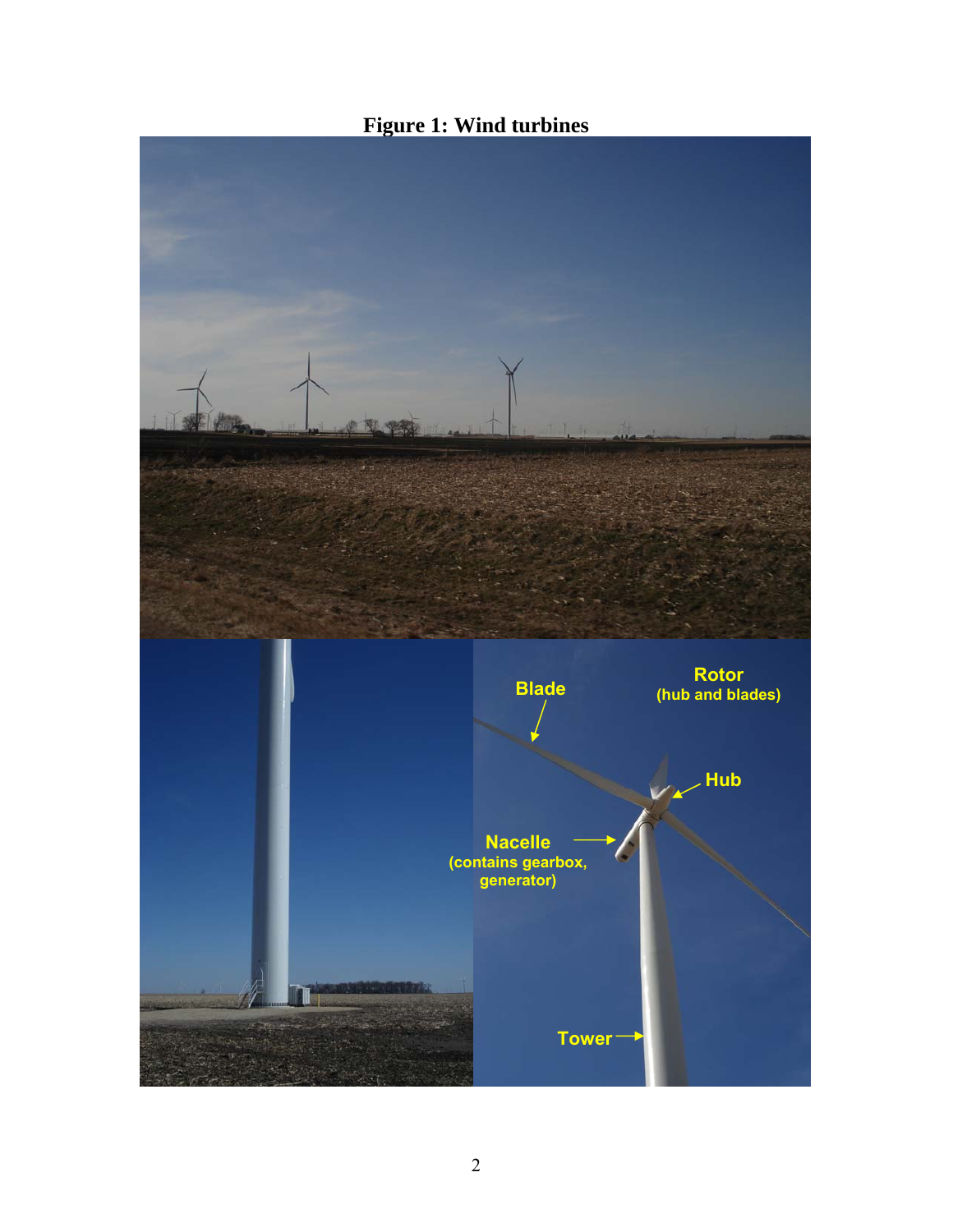#### **1. Bent Tree Wind Project in Freeborn County**

<span id="page-5-0"></span>This is a proposal by the Wisconsin Power and Light Company (WPL) for a 400 megawatt (MW) project in two phases of 200 MW each (requiring between 80 and 130 wind turbines). The cost of the first phase is estimated at \$497 million. The project site area would occupy approximately 40 square miles located 4 miles north and west of the city of Albert Lea, approximately 95 miles south of Minneapolis (Figure 2) (WPL, 2008). The Project is a LWECS and a Certificate of Need (CON) from the PUC is required (*Minnesota Statutes 216B.243)*. The PUC uses the CON process to determine the basic type of facility (if any) to be constructed, the size of the facility, and when the project will be in service. The CON process involves a public hearing and preparation of an Environmental Report by the OES. The CON process generally takes a year, and is required before a facility can be permitted.

WPL is required to develop a site layout that optimizes wind resources. Accordingly, project developers are required to control areas at least 5 rotor diameters in the prevailing (north-south) wind directions (between about 1300 and 1700 feet for the 1.5 to 2.5 MW turbines under consideration for the project) and 3 rotor diameters in the crosswind (eastwest) directions (between about 800 and 1000 feet). Thus, these are minimum setback distances from properties in the area for which easements have not been obtained. Further, noise rules promulgated by the Minnesota Pollution Control Agency (MPCA; *Minnesota Rules* Section 7030), specify a maximum nighttime noise in residential areas of 50 A-weighted decibels (dB(A). WPL has proposed a minimum setback of 1,000 feet from occupied structures in order to comply with the noise rule.

**2. Noble Flat Hill Wind Park in Clay, Becker and Ottertail Counties**  This is a LWECS proposed by Noble Flat Hill Windpark I (Noble), a subsidiary of Noble Environmental Power, based in Connecticut. The proposal is for a 201 MW project located 12 miles east of the City of Moorhead, about 230 miles northwest of Minneapolis (Figure 3) (Tetra Tech, 2008). The cost of the project is estimated to be between \$382 million and \$442 million. One hundred thirty-four GE 1.5 MW wind turbines are planned for an area of 11,000 acres (about 17 square miles); the site boundary encompasses approximately 20,000 acres. Setback distances of a minimum of 700 feet are planned to comply with the 50 dB(A) noise limit. However, rotor diameters will be 77 meters (250 feet). Therefore, setback distances in the prevailing wind direction of 1,300 feet are planned for properties where owners have not granted easements. Setbacks of 800 feet are planned in the crosswind direction.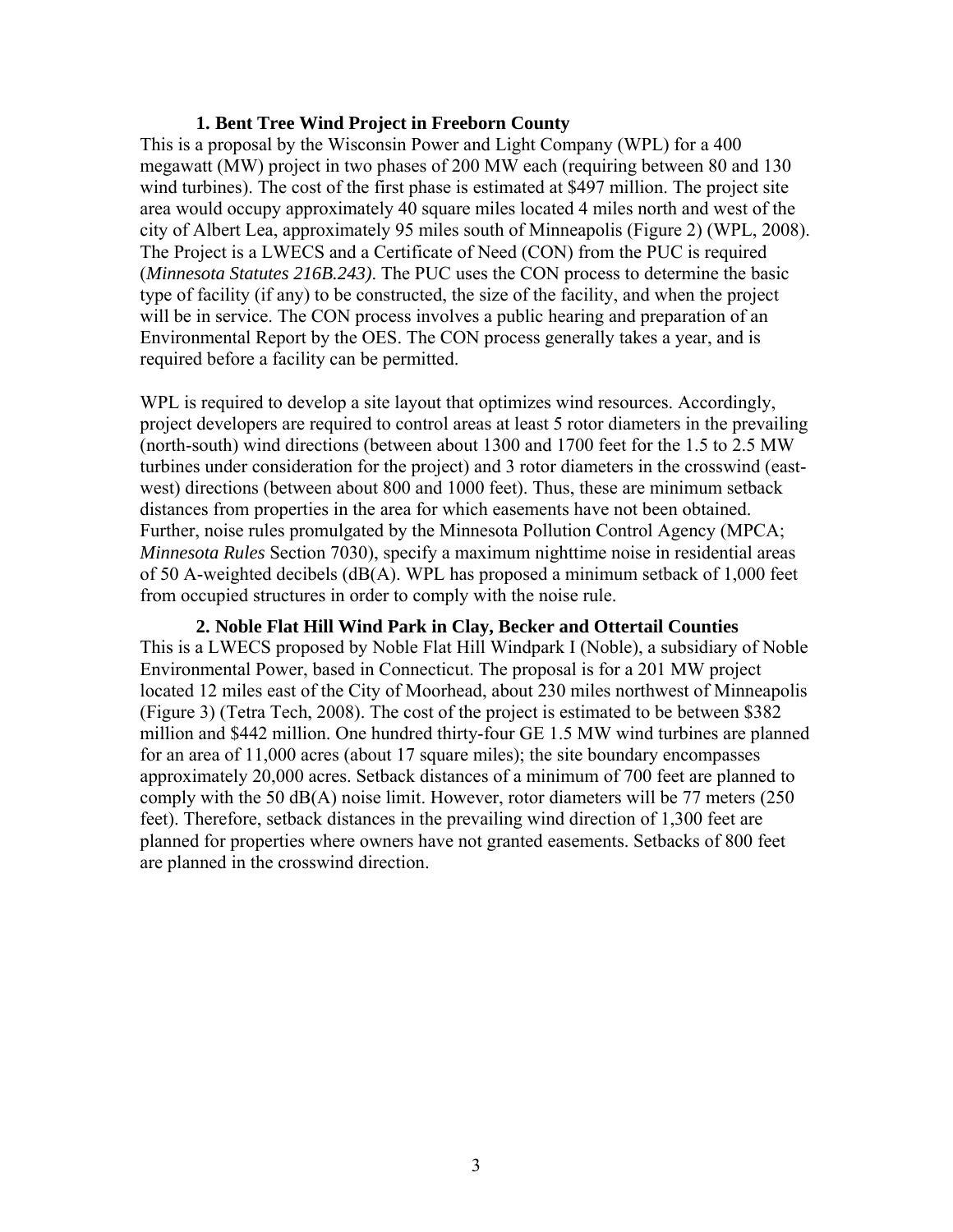<span id="page-6-0"></span>

**Figure 2: Bent Tree Wind Project, Freeborn County**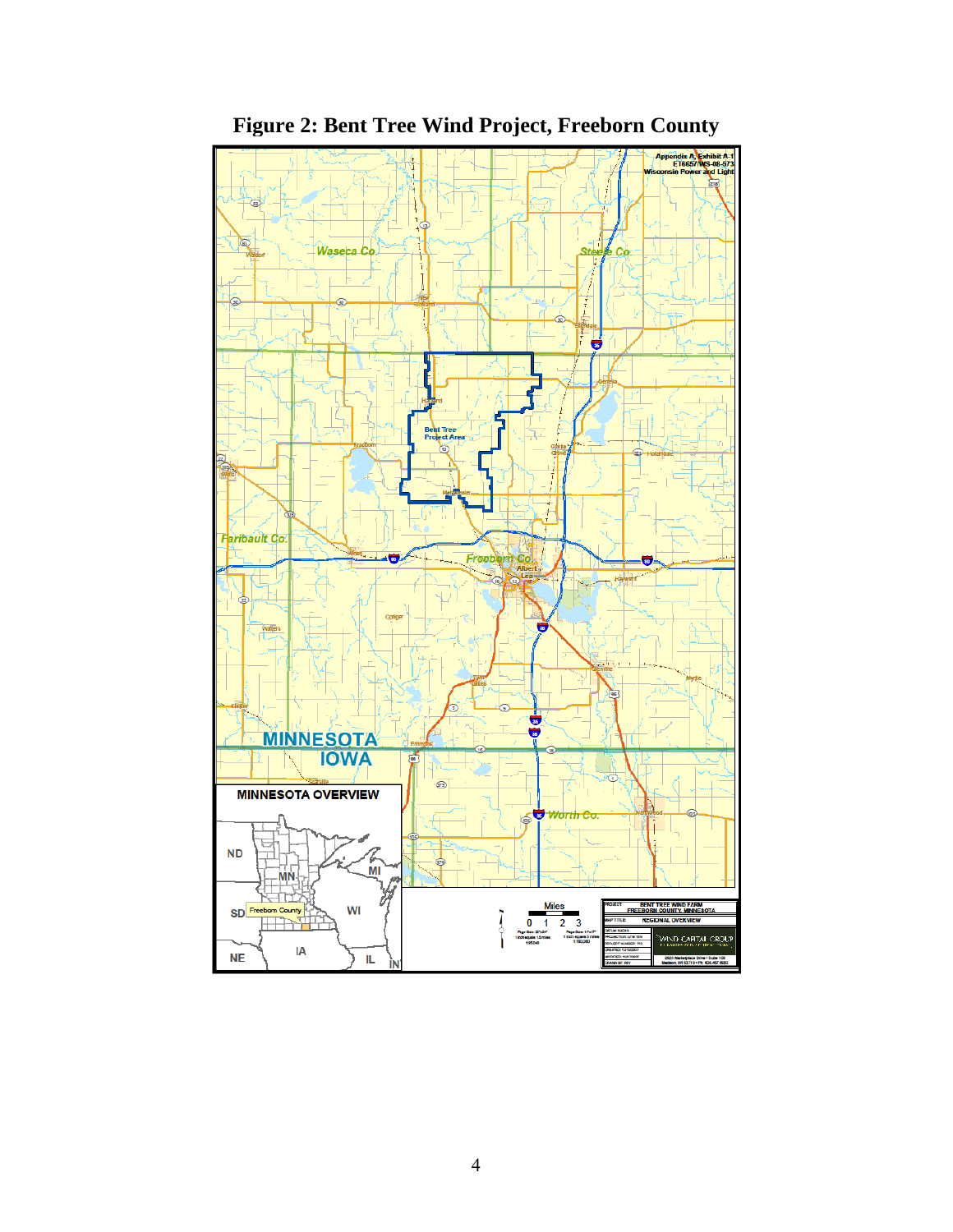

<span id="page-7-0"></span>**Figure 3: Noble Flat Hill Wind Park, Clay, Becker, Ottertail Counties**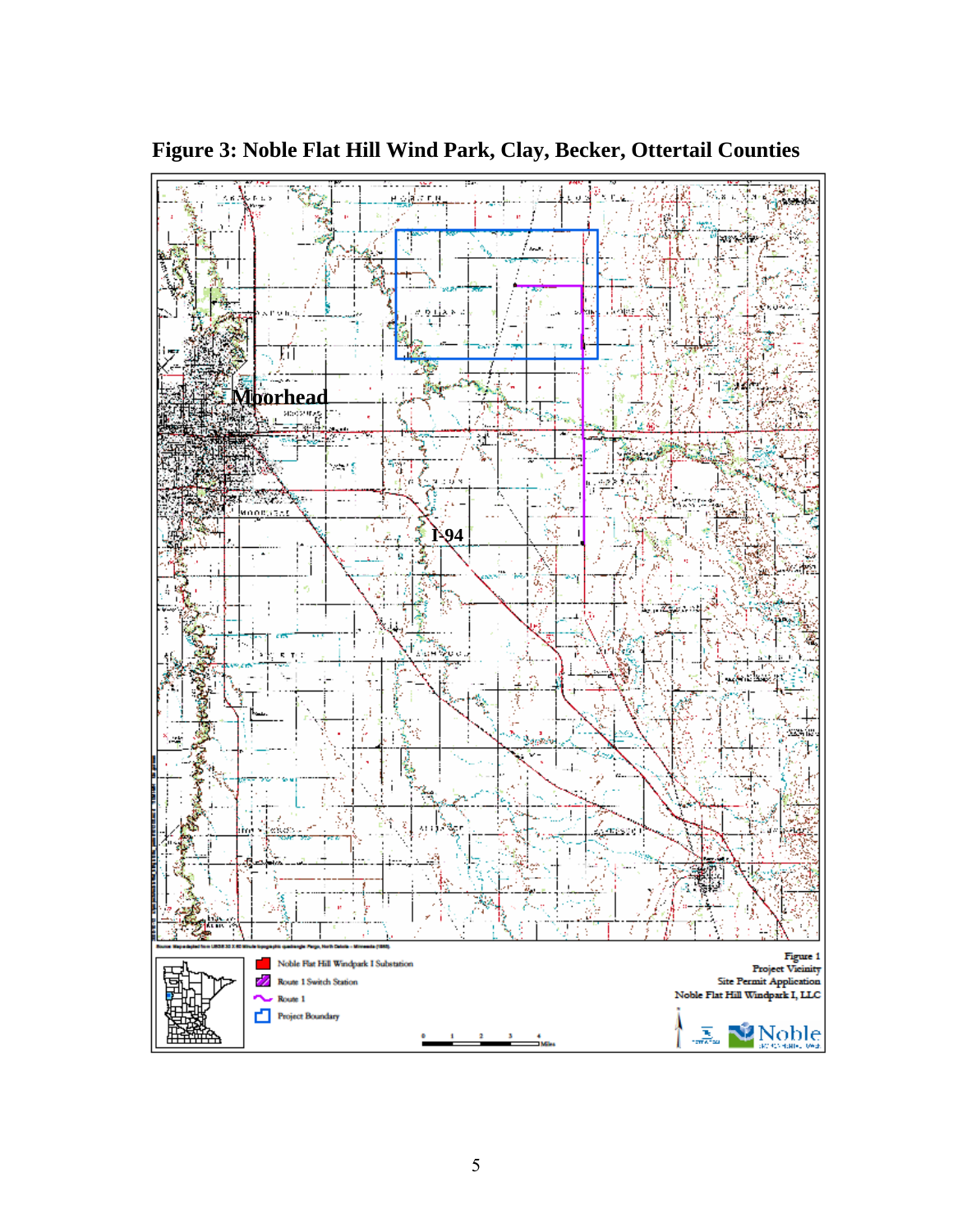#### *B.* **Health Issues**

<span id="page-8-0"></span>The National Research Council of the National Academies (NRC, 2007) has reviewed impacts of wind energy projects on human health and well-being. The NRC begins by observing that wind projects, just as other projects, create benefits and burdens, and that concern about impacts is natural when the source is near one's home. Further, the NRC notes that different people have different values and levels of sensitivity. Impacts noted by the NRC that may have the most effect on health include noise and low frequency vibration, and shadow flicker. While noise and vibration are the main focus of this paper, shadow flicker (casting of moving shadows on the ground as wind turbine blades rotate) will also be briefly discussed.

Noise originates from mechanical equipment inside the nacelles of the turbines (gears, generators, etc.) and from interaction of turbine blades with wind. Newer wind turbines generate minimal noise from mechanical equipment. The most problematic wind turbine noise is a broadband "whooshing" sound produced by interaction of turbine blades with the wind. Newer turbines have upwind rotor blades, minimizing low frequency "infrasound" (i.e., air pressure changes at frequencies below 20-100 Hz that are inaudible). However, the NRC notes that during quiet conditions at night, low frequency modulation of higher frequency sounds, such as are produced by turbine blades, is possible. The NRC also notes that effects of low frequency (infrasound) vibration (less than 20 Hz) on humans are not well understood, but have been asserted to disturb some people.

Finally, the NRC concludes that noise produced by wind turbines is generally not a major concern beyond a half mile. Issues raised by the NRC report and factors that may affect distances within which wind turbine noise may be problematic are discussed more extensively below.

# **II. Elementary Characteristics of Sensory Systems and Sound**

# *A.* **Sensory Systems**

#### **1. Hearing**

Sensory systems respond to a huge dynamic range of physical stimuli within a relatively narrow dynamic range of mechanical, chemical and/or neuronal (electrophysiological) output. Compression of the dynamic range is accomplished by systems that respond to logarithmic increases in intensity of physical stimuli with arithmetically increasing sensory responses. This general property is true for hearing, and has been recognized since at least the mid-19<sup>th</sup> century (see e.g., Woodworth and Schlosberg, 1964). "Loudness" is the sensory/perceptual correlate of the physical intensity of air pressure changes to which the electro-mechanical transducers in the ear and associated neuronal pathways are sensitive. Loudness increases as the logarithm of air pressure, and it is convenient to relate loudness to a reference air pressure (in dyne/ $\text{cm}^2$  or pascals) in tenths of logarithmic units (decibels; dB). Further, the ear is sensitive to only a relatively narrow frequency range of air pressure changes: those between approximately 20 and 20,000 cycles per second or Herz (Hz). In fact, sensitivity varies within this range, so that the sound pressure level relative to a reference value that is audible in the middle of the range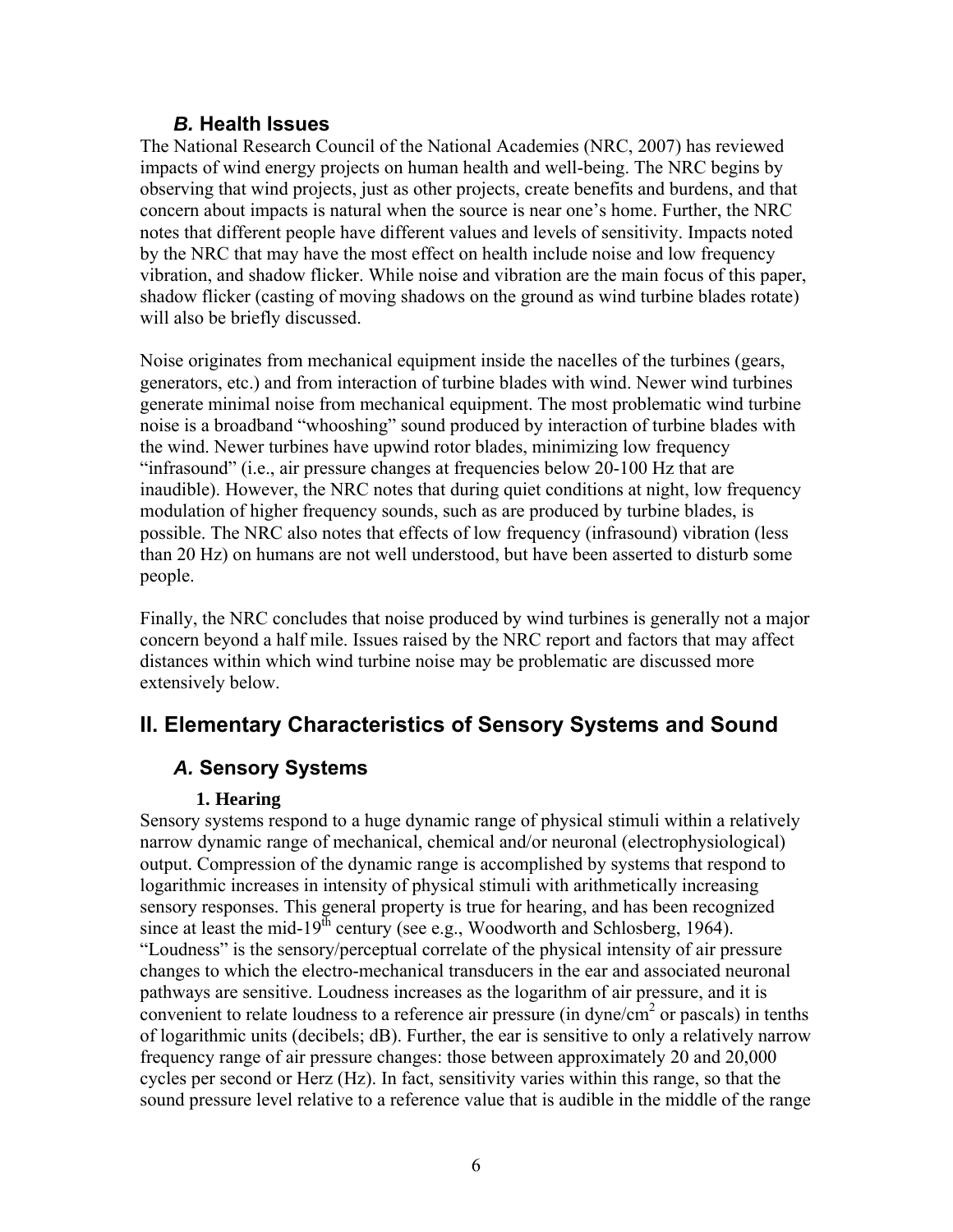<span id="page-9-0"></span>(near 1,000 Hz) is about 4 orders of magnitude smaller than it is at 20 Hz and about 2 orders of magnitude smaller than at 20,000 Hz (Fig. 3). Accordingly, measurements of loudness in dB generally employ filters to equalize the loudness of sounds at different frequencies or "pitch." To approximate the sensitivity of the ear, A-weighted filters weigh sound pressure changes at frequencies in the mid-range more than those at higher or lower frequencies. When an A-weighted filter is used, loudness is measured in dB(A). This is explained in greater detail in Section B below.

The ear accomplishes transduction of sound through a series of complex mechanisms (Guyton, 1991). Briefly, sound waves move the eardrum (tympanic membrane), which is in turn connected to 2 small bones (ossicles) in the middle ear (the malleus and incus). A muscle connected to the malleus keeps the tympanic membrane tensed, allowing efficient transmission to the malleus of vibrations on the membrane. Ossicle muscles can also relax tension and attenuate transmission. Relaxation of muscle tension on the tympanic membrane protects the ear from very loud sounds and also masks low frequency sounds, or much background noise. The malleus and incus move a third bone (stapes). The stapes in turn applies pressure to the fluid of the cochlea, a snail-shaped structure imbedded in temporal bone. The cochlea is a complex structure, but for present purposes it is sufficient to note that pressure changes or waves of different frequencies in cochlear fluid result in bending of specialized hair cells in regions of the cochlea most sensitive to different frequencies or pitch. Hair cells are directly connected to nerve fibers in the vestibulocochlear nerve (VIII cranial nerve).

Transmission of sound can also occur directly through bone to the cochlea. This is a very inefficient means of sound transmission, unless a device (e.g. a tuning fork or hearing aid) is directly applied to bone (Guyton, 1991).

#### **2. Vestibular System**

The vestibular system reacts to changes in head and body orientation in space, and is necessary for maintenance of equilibrium and postural reflexes, for performance of rapid and intricate body movements, and for stabilizing visual images (via the vestibulo-ocular reflex) as the direction of movement changes (Guyton, 1991).

The vestibular apparatus, like the cochlea, is imbedded in temporal bone, and also like the cochlea, hair cells, bathed in vestibular gels, react to pressure changes and transmit signals to nerve fibers in the vestibulocochlear nerve. Two organs, the utricle and saccule, called otolith organs, integrate information about the orientation of the head with respect to gravity. Otoliths are tiny stone-like crystals, embedded in the gels of the utricle and saccule, that float as the head changes position within the gravitational field. This movement is translated to hair cells. Three semi-circular canals, oriented at right angles to each other, detect head rotation. Stimulation of the vestibular apparatus is not directly detected, but results in activation of motor reflexes as noted above (Guyton, 1991).

Like the cochlea, the vestibular apparatus reacts to pressure changes at a range of frequencies; optimal frequencies are lower than for hearing. These pressure changes can be caused by body movements, or by direct bone conduction (as for hearing, above) when vibration is applied directly to the temporal bone (Todd et al., 2008). These investigators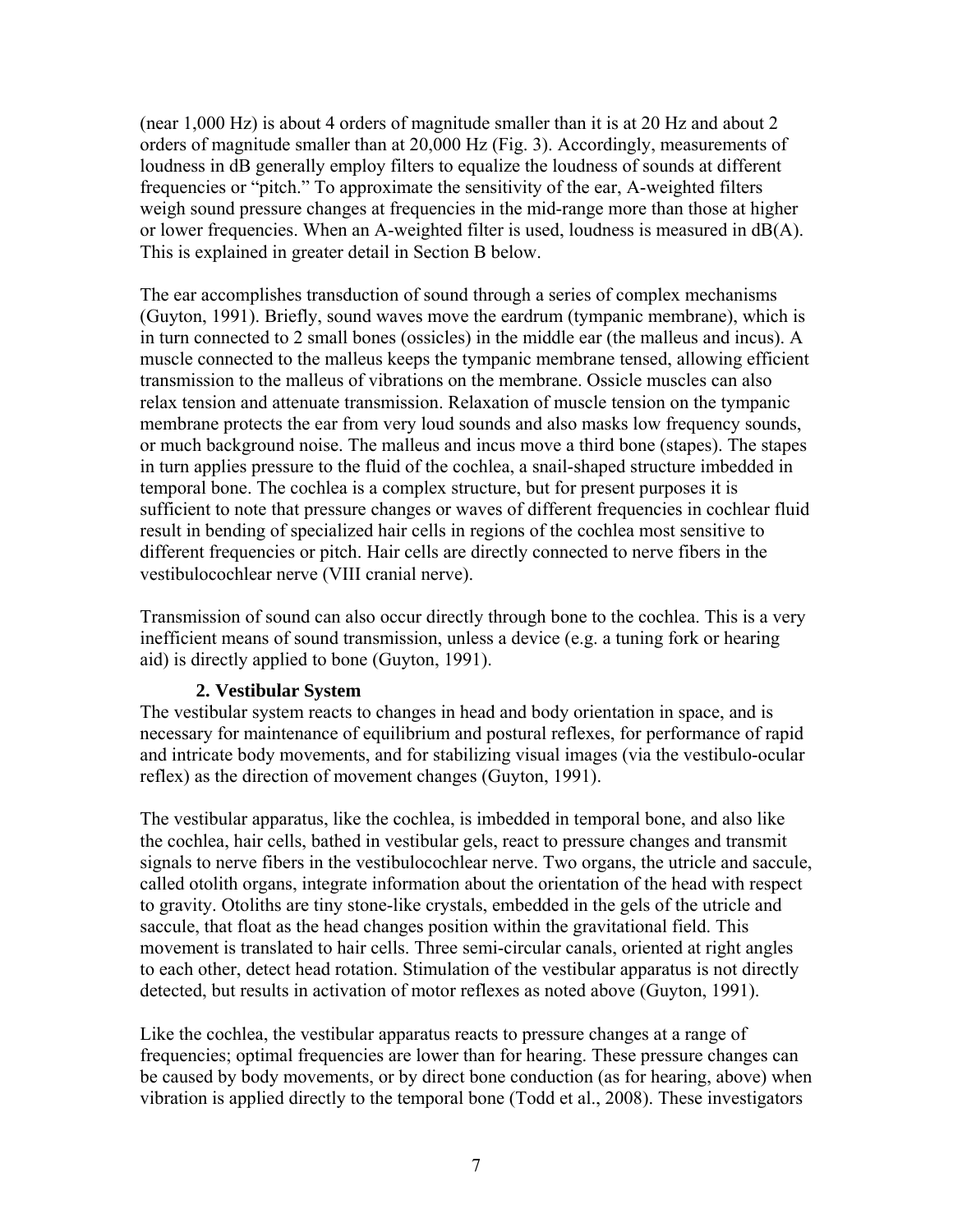<span id="page-10-0"></span>found maximal sensitivity at 100 Hz, with some sensitivity down to 12.5 Hz. The saccule, located in temporal bone just under the footplate of the stapes, is the most sound-sensitive of the vestibular organs (Halmagyi et al., 2004). It is known that brief loud clicks (90-95 dB) are detected by the vestibular system, even in deaf people. However, we do not know what the sensitivity of this system is through the entire range of sound stimuli.

While vestibular system activation is not directly felt, activation may give rise to a variety of sensations: vertigo, as the eye muscles make compensatory adjustments to rapid angular motion, and a variety of unpleasant sensations related to internal organs. In fact, the vestibular system interacts extensively with the "autonomic" nervous system, which regulates internal body organs (Balaban and Yates, 2004). Sensations and effects correlated with intense vestibular activation include nausea and vomiting and cardiac arrhythmia, blood pressure changes and breathing changes.

While these effects are induced by relatively intense stimulation, it is also true that Aweighted sound measurements attuned to auditory sensitivity, will underweight low frequencies for which the vestibular system is much more sensitive (Todd et al., 2008). Nevertheless, activation of the vestibular system *per se* obviously need not give rise to unpleasant sensations. It is not known what stimulus intensities are generally required for for autonomic activation at relatively low frequencies, and it is likely that there is considerable human variability and capacity to adapt to vestibular challenges.

# *B.* **Sound**

## **1. Introduction**

Sound is carried through air in compression waves of measurable frequency and amplitude. Sound can be tonal, predominating at a few frequencies, or it can contain a random mix of a broad range of frequencies and lack any tonal quality (white noise). Sound that is unwanted is called noise.

#### *Audible Frequency Sound*

Besides frequency sensitivity (between 20 and 20,000 Hz), humans are also sensitive to changes in the amplitude of the signal (compression waves) within this audible range of frequencies. Increasing amplitude, or increasing sound pressure, is perceived as increasing volume or loudness. The sound pressure level in air (SPL) is measured in micro Pascals (μPa). SPLs are typically converted in measuring instruments and reported as decibels (dB) which is a log scale, relative unit (see above). When used as the unit for sound, dBs are reported relative to a SPL of 20 μPa. Twenty μPa is used because it is the approximate threshold of human hearing sensitivity at about 1000 Hz. Decibels relative to 20 μPa are calculated from the following equation:

Loudness (dB) =  $\text{Log}((\text{SPL} / 20 \mu \text{Pa})^2) * 10$ 

Figure 4 shows the audible range of normal human hearing. Note that while the threshold sensitivity varies over the frequency range, at high SPLs sensitivity is relatively consistent over audible frequencies.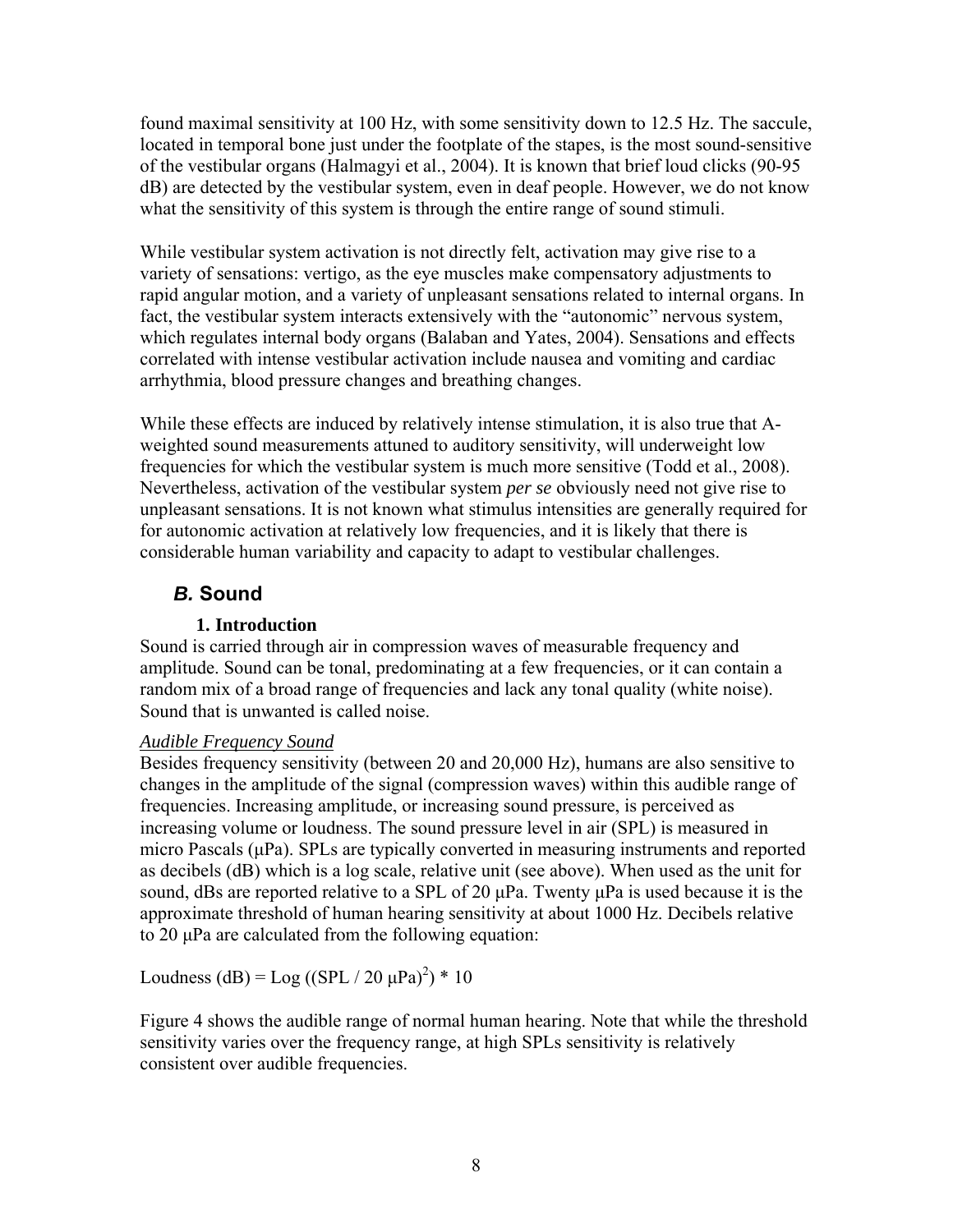#### **Figure 4: Audible Range of Human Hearing**

<span id="page-11-0"></span>

Equivalence curves for different frequencies, when sound meter readings in dB are taken with A or C-weighting filters. (Adapted from EPD Hong Kong SAR, 2009)

#### *Sub-Audible Frequency Sound*

Sub-audible frequency sound is often called infrasound. It may be sensed by people, similar to audible sound, in the cochlear apparatus in the ear; it may be sensed by the vestibular system which is responsible for balance and physical equilibrium; or it may be sensed as vibration.

#### *Resonance and modulation*

Sound can be attenuated as it passes through a physical structure. However, because the wavelength of low frequency sound is very long (the wavelength of 40 Hz in air at sea level and room temperature is 8.6 meters or 28 ft), low frequencies are not effectively attenuated by walls and windows of most homes or vehicles. (For example, one can typically hear the bass, low frequency music from a neighboring car at a stoplight, but not the higher frequencies.) In fact, it is possible that there are rooms within buildings exposed to low frequency sound or noise where some frequencies may be amplified by resonance (e.g. ½ wavelength, ¼ wavelength) within the structure. In addition, low frequency sound can cause vibrations within a building at higher, more audible frequencies as well as throbbing or rumbling.

Sounds that we hear generally are a mixture of different frequencies. In most instances these frequencies are added together. However, if the source of the sound is not constant, but changes over time, the effect can be re-occurring pulses of sound or low frequency modulation of sound. This is the type of sound that occurs from a steam engine, a jack hammer, music and motor vehicle traffic. Rhythmic, low frequency pulsing of higher frequency noise (like the sound of an amplified heart beat) is one type of sound that can be caused by wind turbine blades under some conditions.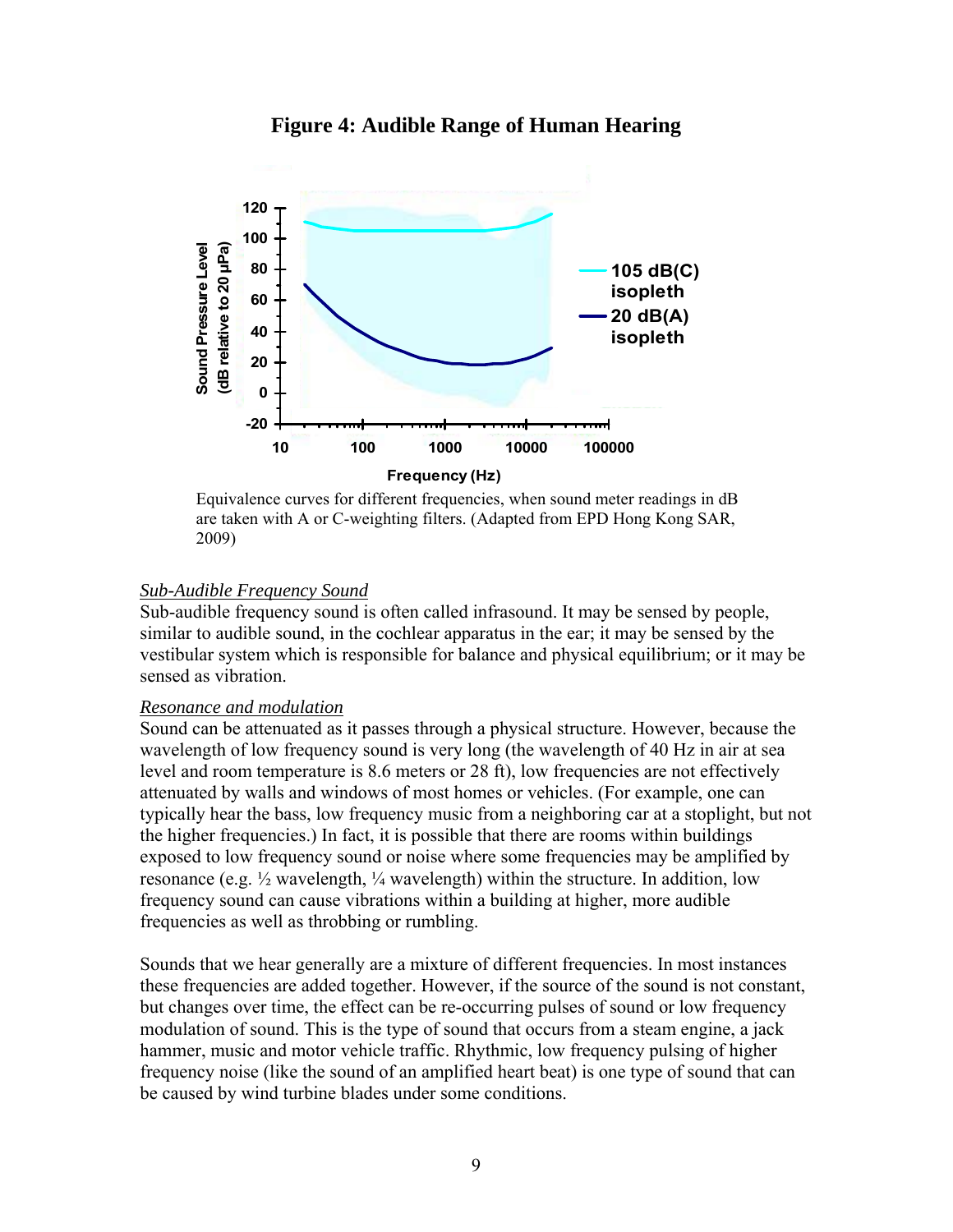#### **2. Human Response to Low Frequency Stimulation**

<span id="page-12-0"></span>There is no consensus whether sensitivity below 20 Hz is by a similar or different mechanism than sensitivity and hearing above 20 Hz (Reviewed by Møller and Pedersen, 2004). Possible mechanisms of sensation caused by low frequencies include bone conduction at the applied frequencies, as well as amplification of the base frequency and/or harmonics by the auditory apparatus (eardrum and ossicles) in the ear. Sensory thresholds are relatively continuous, suggesting (but not proving) a similar mechanism above and below 20 Hz. However, it is clear that cochlear sensitivity to infrasound  $\leq 20$ Hz) is considerably less than cochlear sensitivity to audible frequencies.

Møller and Pedersen (2004) reviewed human sensitivity at low and infrasonic frequencies. The following findings are of interest:

- When whole-body pressure-field sensitivity is compared with ear-only (earphone) sensitivity, the results are very similar. These data suggest that the threshold sensitivity for low frequency is through the ear and not vestibular.
- Some individuals have extraordinary sensitivity at low frequencies, up to 25 dB more sensitive than the presumed thresholds at some low frequencies.
- While population average sensitivity over the low frequency range is smooth, sound pressure thresholds of response for individuals do not vary smoothly but are inconsistent, with peaks and valleys or "microstructures". Therefore the sensitivity response of individuals to different low frequency stimulation may be difficult to predict.
- Studies of equal-loudness-levels demonstrate that as stimulus frequency decreases through the low frequencies, equal-loudness lines compress in the dB scale. (See Figure 4 as an example of the relatively small difference in auditory SPL range between soft and loud sound at low frequencies).
- The hearing threshold for pure tones is different than the hearing threshold for white noise at the same total sound pressure.

#### **3. Sound Measurements**

Sound measurements are taken by instruments that record sound pressure or the pressure of the compression wave in the air. Because the loudness of a sound to people is usually the primary interest in measuring sound, normalization schemes or filters have been applied to absolute measurements.  $dB(A)$  scaling of sound pressure measurements was intended to normalize readings to equal loudness over the audible range of frequencies at low loudness. For example, a 5,000 Hz (5 kHz) and 20 dB(A) tone is expected to have the same intensity or loudness as a 100 Hz, 20 dB(A) tone. However, note that the absolute sound pressures would be about 200 μPa and 2000 μPa, respectively, or about a difference of 20 dB (relative to 20  $\mu$ Pa), or as it is sometimes written 20 dB(linear).

Most sound is not a single tone, but is a mixture of frequencies within the audible range. A sound meter can add the total SPLs for all frequencies; in other words, the dB readings over the entire spectrum of audible sound can be added to give a single loudness metric. If sound is reported as A-weighted, or  $dB(A)$ , it is a summation of the  $dB(A)$  scaled sound pressure from 20 Hz to 20 kHz.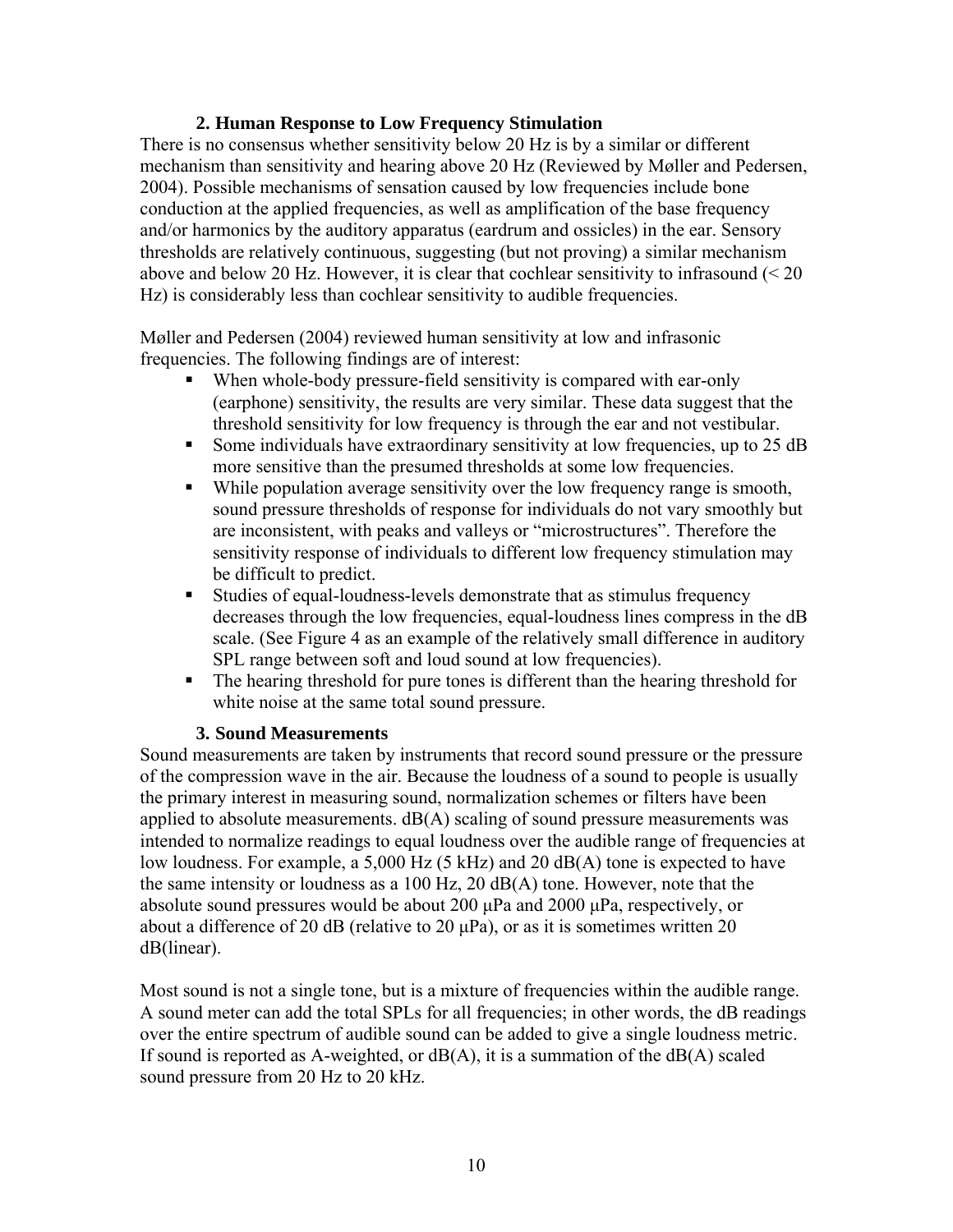<span id="page-13-0"></span>In conjunction with the  $dB(A)$  scale, the  $dB(B)$  scale was developed to approximate equal loudness to people across audible frequencies at medium loudness, and dB(C) was developed to approximate equal-loudness for loud environments. Figure 4 shows isopleths for 20  $dB(A)$  and 105  $dB(C)$ . While  $dB(A)$ ,  $dB(B)$ ,  $dB(C)$  were developed from empirical data at the middle frequencies, at the ends of the curves these scales were extrapolated, or sketched in, and are not based on experimental or observational data (Berglund et al., 1996). As a result, data in the low frequency range (and probably the highest audible frequencies as well) cannot be reliably interpreted using these scales. The World Health Organization (WHO, 1999) suggests that A-weighting noise that has a large low frequency component is not reliable assessment of loudness.

The source of the noise, or the noise signature, may be important in developing equalloudness schemes at low frequencies. C-weighting has been recommended for artillery noise, but a linear, unweighted scale may be even better at predicting a reaction (Berglund et al., 1996). A linear or equal energy rating also appears to be the most effective predictor of reaction to low frequency noise in other situations, including blast noise from mining. The implication of the analysis presented by Berglund et al. (1996) is that annoyance from non-tonal noise should not be estimated from a dB(A) scale, but may be better evaluated using dB(C), or a linear non-transformed scale.

However, as will be discussed below, a number of schemes use a modified dB(A) scale to evaluate low frequency noise. These schemes differ from a typical use of the dB(A) scale by addressing a limited frequency range below 250 Hz, where auditory sensitivity is rapidly changing as a function of frequency (see Figure 4).

# **III. Exposures of Interest**

# *A.* **Noise From Wind Turbines**

#### **1. Mechanical noise**

Mechanical noise from a wind turbine is sound that originates in the generator, gearbox, yaw motors (that intermittently turn the nacelle and blades to face the wind), tower ventilation system and transformer. Generally, these sounds are controlled in newer wind turbines so that they are a fraction of the aerodynamic noise. Mechanical noise from the turbine or gearbox should only be heard above aerodynamic noise when they are not functioning properly.

#### **2. Aerodynamic noise**

Aerodynamic noise is caused by wind passing over the blade of the wind turbine. The tip of a 40-50 meter blade travels at speeds of over 140 miles per hour under normal operating conditions. As the wind passes over the moving blade, the blade interrupts the laminar flow of air, causing turbulence and noise. Current blade designs minimize the amount of turbulence and noise caused by wind, but it is not possible to eliminate turbulence or noise.

Aerodynamic noise from a wind turbine may be underestimated during planning. One source of error is that most meteorological wind speed measurements noted in wind farm literature are taken at 10 meters above the ground. Wind speed above this elevation, in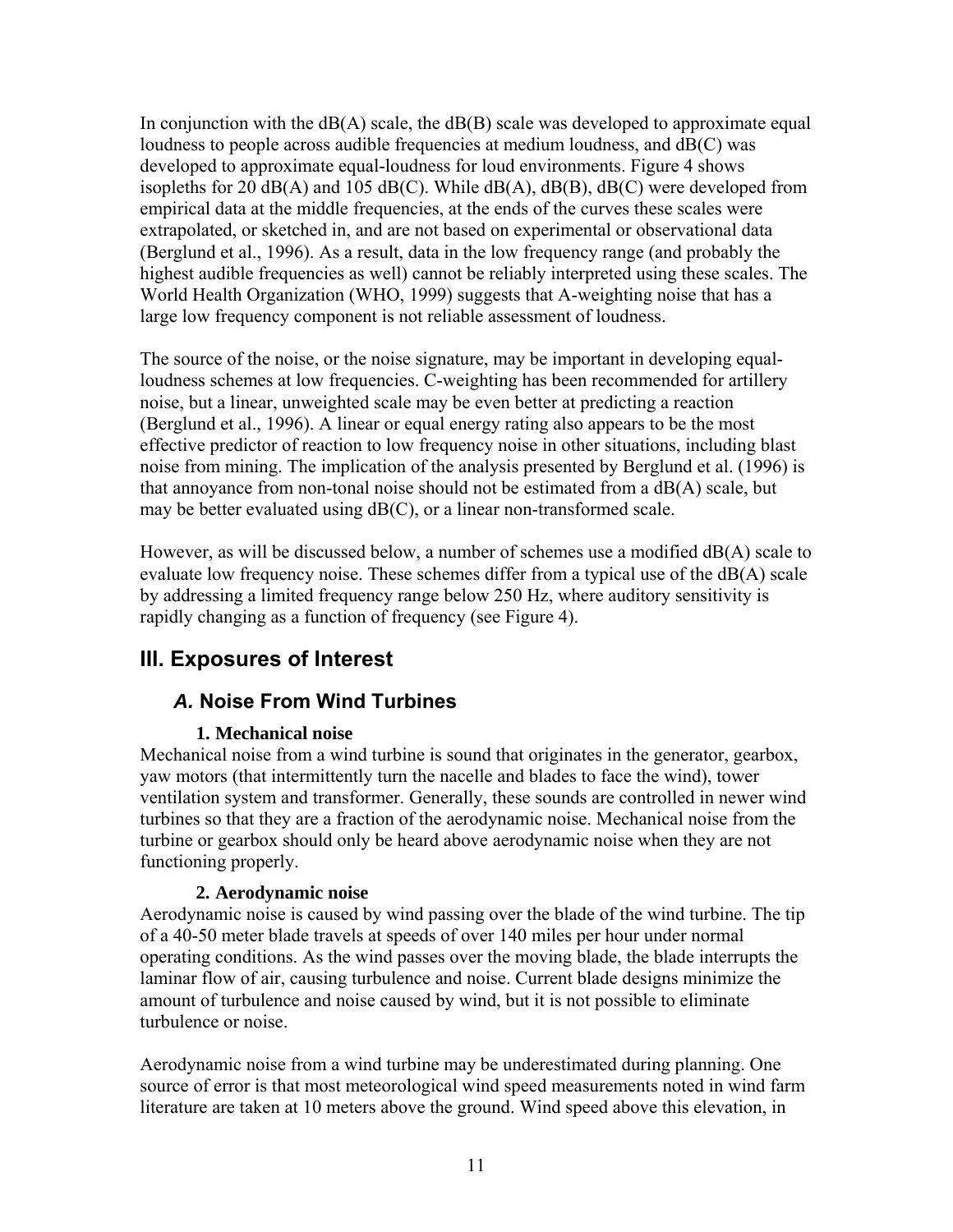<span id="page-14-0"></span>the area of the wind turbine rotor, is then calculated using established modeling relationships. In one study (van den Berg, 2004) it was determined that the wind speeds at the hub at night were up to 2.6 times higher than modeled. Subsequently, it was found that noise levels were 15 dB higher than anticipated.

Unexpectedly high aerodynamic noise can also be caused by improper blade angle or improper alignment of the rotor to the wind. These are correctable and are usually adjusted during the turbine break-in period.

#### **3. Modulation of aerodynamic noise**

Rhythmic modulation of noise, especially low frequency noise, has been found to be more annoying than steady noise (Bradley, 1994; Holmberg et al., 1997). One form of rhythmic modulation of aerodynamic noise that can be noticeable very near to a wind turbine is a distance-to-blade effect. To a receptor on the ground in front of the wind turbine, the detected blade noise is loudest as the blade passes, and quietest when the blade is at the top of its rotation. For a modern 3-blade turbine, this distance-to-blade effect can cause a pulsing of the blade noise at about once per second (1 Hz). On the ground, about 500 feet directly downwind from the turbine, the distance-to-blade can cause a difference in sound pressure of about 2 dB between the *tip* of the blade at its farthest point and the *tip* of the blade at its nearest point (48 meter blades, 70 meter tower). Figure 5 demonstrates why the loudness of blade noise (aerodynamic noise) pulses as the distance-to-blade varies for individuals close to a turbine.

If the receptor is 500 feet from the turbine base, in line with the blade rotation or up to 60° off line, the difference in sound pressure from the *tip* of the blade at its farthest and nearest point can be about 4-5 dB, an audible difference. The tip travels faster than the rest of the blade and is closer to (and then farther away from) the receptor than other parts of the blade. As a result, noise from other parts of the blade will be modulated less than noise from the tip. Further, blade design can also affect the noise signature of a blade. The distance-to-blade effect diminishes as receptor distance increases because the relative difference in distance from the receptor to the top or to the bottom of the blade becomes smaller. Thus, moving away from the tower, distance-to-blade noise gradually appears to be more steady.

Another source of rhythmic modulation may occur if the wind through the rotor is not uniform. Blade angle, or pitch, is adjusted for different wind speeds to maximize power and to minimize noise. A blade angle that is not properly tuned to the wind speed (or wind direction) will make more noise than a properly tuned blade. Horizontal layers with different wind speeds or directions can form in the atmosphere. This wind condition is called shear. If the winds at the top and bottom of the blade rotation are different, blade noise will vary between the top and bottom of blade rotation, causing modulation of aerodynamic noise. This noise, associated with the blades passing through areas of different air-wind speeds, has been called aerodynamic modulation and is demonstrated in Figure 5.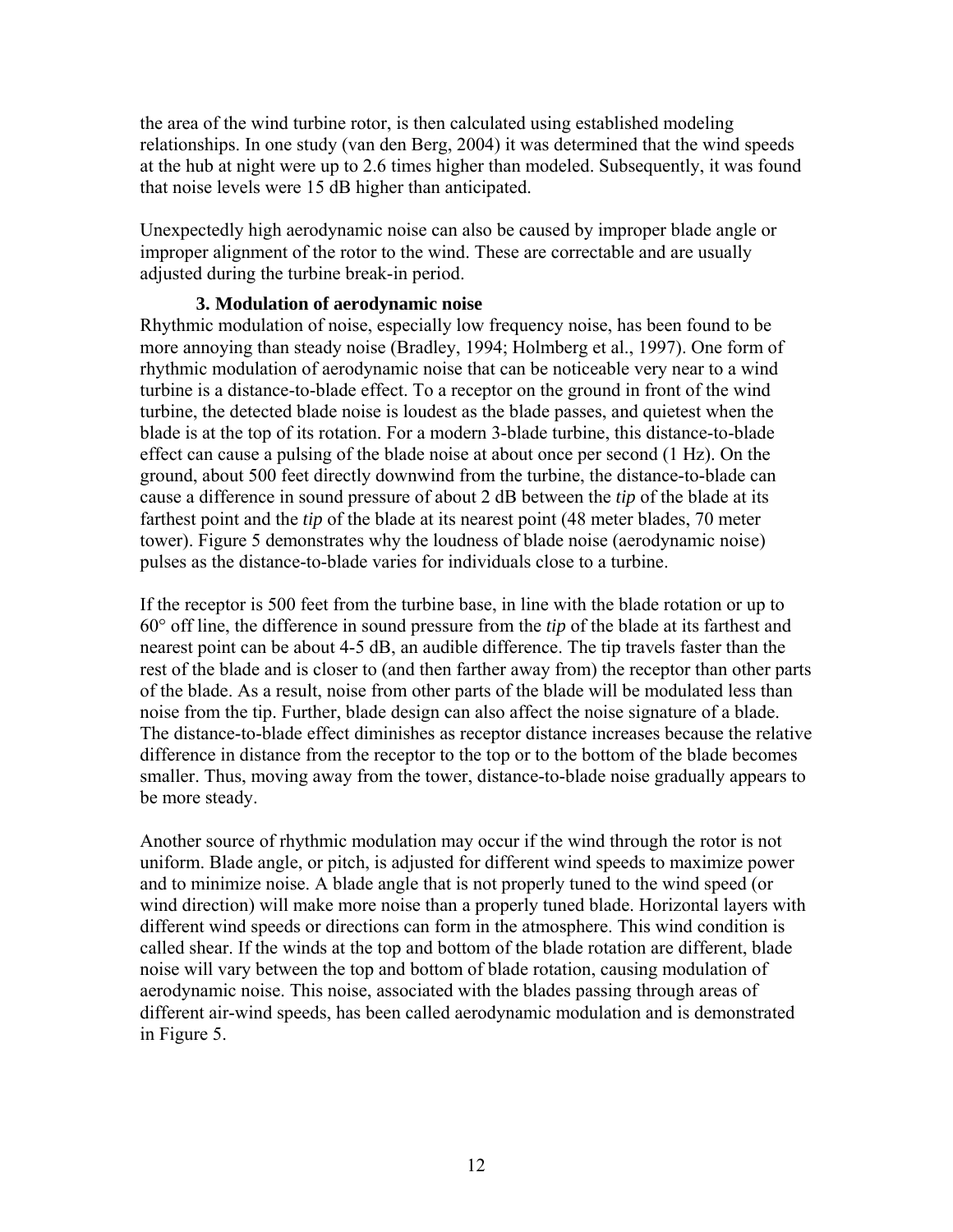<span id="page-15-0"></span>

#### **Figure 5: Sources of noise modulation or pulsing**

In some terrains and under some atmospheric conditions wind aloft, near the top of the wind turbine, can be moving faster than wind near the ground. Wind turbulence or even wakes from adjacent turbines can create non-uniform wind conditions as well. As a result of aerodynamic modulation a rhythmic noise pattern or pulsing will occur as each blade passes through areas with different wind speed. Furthermore, additional noise, or thumping, may occur as each blade passes through the transition between different wind speed (or wind direction) areas.

Wind shear caused by terrain or structures on the ground (e.g. trees, buildings) can be modeled relatively easily. Wind shear in areas of flat terrain is not as easily understood. During the daytime wind in the lower atmosphere is strongly affected by thermal convection which causes mixing of layers. Distinct layers do not easily form. However, in the nighttime the atmosphere can stabilize (vertically), and layers form. A paper by G.P. van den Berg (2008) included data from a study on wind shear at Cabauw, The Netherlands (flat terrain). Annual average wind speeds at different elevations above ground was reported. The annual average wind speed at noon was about 5.75 meters per second (m/s; approximately 12.9 miles per hour(mph)) at 20 m above ground, and about 7.6 m/s (17 mph) at 140 m. At midnight, the annual averages were about 4.3 m/s (9.6 mph) and 8.8 m/s (19.7 mph) for 20m and 140 m, respectively, above ground. The data show that while the average windspeed (between 20m and 140m) is very similar at noon and midnight at Cabauw, the windspeed difference between elevations during the day is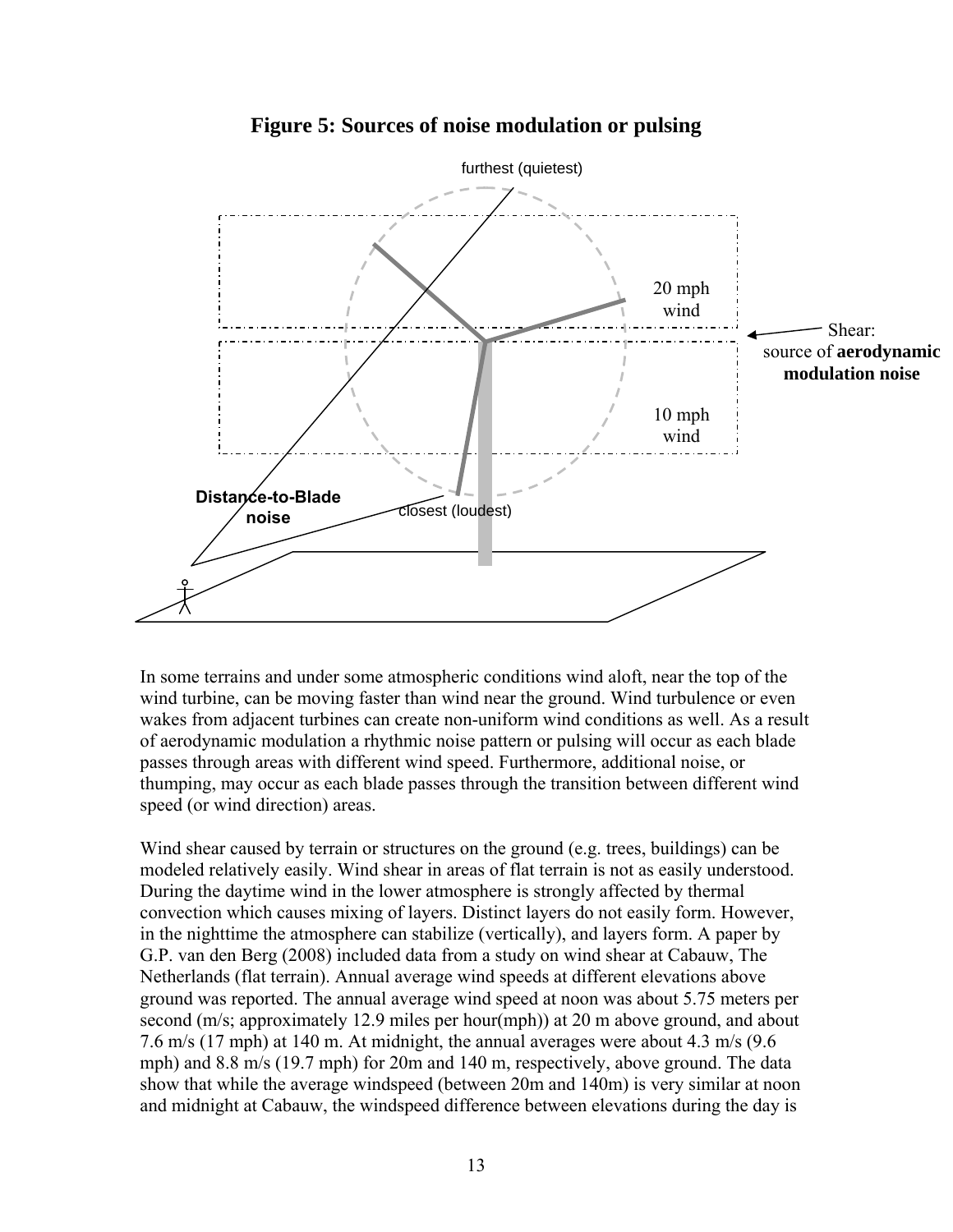<span id="page-16-0"></span>much less than the difference at night  $(1.85 \text{ m/s } (4.1 \text{ mph})$  and  $4.5 \text{ m/s } (10 \text{ mph})$ , respectively). As a result one would expect that the blade angle can be better tuned to the wind speed during the daytime. Consequently, blade noise would be greater at night.

A number of reports have included discussion of aerodynamic modulation (van den Berg, 2005; UK Department of Transport and Industry, 2006; UK Department for Business Enterprise and Regulatory Reform, 2007; van den Berg, 2008). They suggest that aerodynamic modulation is typically underestimated when noise estimates are calculated. In addition, they suggest that detailed modeling of wind, terrain, land use and structures may be used to predict whether modulation of aerodynamic noise will be a problem at a proposed wind turbine site.

#### **4. Wind farm noise**

The noise from multiple turbines similarly distant from a residence can be noticeably louder than a lone turbine simply through the addition of multiple noise sources. Under steady wind conditions noise from a wind turbine farm may be greater than noise from the nearest turbine due to synchrony between noise from more than one turbine (van den Berg, 2005). Furthermore, if the dominant frequencies (including aerodynamic modulation) of different turbines vary by small amounts, an audible beat or dissonance may be heard when wind conditions are stable.

### *B.* **Shadow Flicker**

Rhythmic light flicker from the blades of a wind turbine casting intermittent shadows has been reported to be annoying in many locations (NRC, 2007; Large Wind Turbine Citizens Committee, 2008). (Note: Flashing light at frequencies around 1 Hz is too slow to trigger an epileptic response.)

Modeling conducted by the Minnesota Department of Health suggests that a receptor 300 meters perpendicular to, and in the shadow of the blades of a wind turbine, can be in the flicker shadow of the rotating blade for almost  $1\frac{1}{2}$  hour a day. At this distance a blade may completely obscure the sun each time it passes between the receptor and the sun. With current wind turbine designs, flicker should not be an issue at distances over 10 rotational diameters  $(\sim 1000$  meters or 1 km  $(0.6 \text{ mi})$  for most current wind turbines). This distance has been recommended by the Wind Energy Handbook (Burton et al., 2001) as a minimum setback distance in directions that flicker may occur, and has been noted in the Bent Tree Permit Application (WPL, 2008).

Shadow flicker is a potential issue in the mornings and evenings, when turbine noise may be masked by ambient sounds. While low frequency noise is typically an issue indoors, shadow flicker can be an issue both indoors and outdoors when the sun is low in the sky. Therefore, shadow flicker may be an issue in locations other than the home.

Ireland recommends wind turbines setbacks of at least 300 meters from a road to decrease driver distraction (Michigan State University, 2004). The NRC (2007) recommends that shadow flicker is addressed during the preliminary planning stages of a wind turbine project.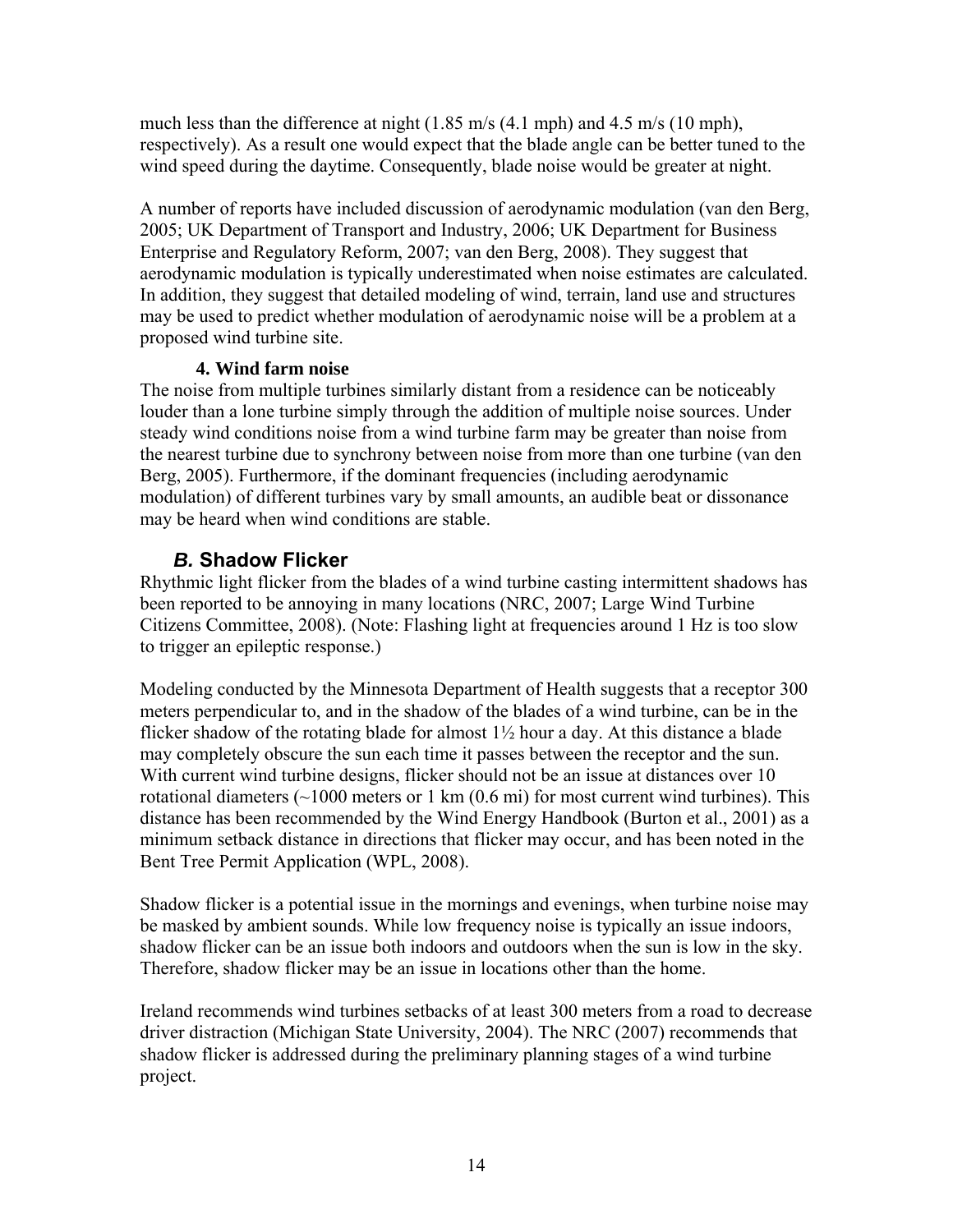# <span id="page-17-0"></span>**IV. Impacts of Wind Turbine Noise**

# *A.* **Potential Adverse Reaction to Sound**

Human sensitivity to sound, especially to low frequency sound, is variable. Individuals have different ranges of frequency sensitivity to audible sound; different thresholds for each frequency of audible sound; different vestibular sensitivities and reactions to vestibular activation; and different sensitivity to vibration.

Further, sounds, such as repetitive but low intensity noise, can evoke different responses from individuals. People will exhibit variable levels of annoyance and tolerance for different frequencies. Some people can dismiss and ignore the signal, while for others, the signal will grow and become more apparent and unpleasant over time (Moreira and Bryan, 1972; Bryan and Tempest, 1973). These reactions may have little relationship to will or intent, and more to do with previous exposure history and personality.

Stress and annoyance from noise often do not correlate with loudness. This may suggest, in some circumstances, other factors impact an individual's reaction to noise. A number of reports, cited in Staples (1997), suggest that individuals with an interest in a project and individuals who have some control over an environmental noise are less likely to find a noise annoying or stressful.

Berglund et al. (1996) reviewed reported health effects from low frequency noise. Loud noise from any source can interfere with verbal communication and possibly with the development of language skills. Noise may also impact mental health. However, there are no studies that have looked specifically at the impact of low frequency noise on communication, development of language skills and mental health. Cardiovascular and endocrine effects have been demonstrated in studies that have looked at exposures to airplane and highway noise. In addition, possible effects of noise on performance and cognition have also been investigated, but these health studies have not generally looked at impacts specifically from low frequency noise. Noise has also been shown to impact sleep and sleep patterns, and one study demonstrated impacts from low frequency noise in the range of 72 to 85 dB(A) on chronic insomnia (Nagai et al., 1989 as reported in Berglund et al., 1996).

Case studies have suggested that health can be impacted by relatively low levels of low frequency noise. But it is difficult to draw general conclusions from case studies. Feldmann and Pitten (2004)) describe a family exposed during the winter to low frequency noise from a nearby heating plant. Reported health impacts were: "indisposition, decrease in performance, sleep disturbance, headache, ear pressure, crawl parästhesy [crawling, tingling or numbness sensation on the skin] or shortness of breath."

#### *Annoyance, unpleasant sounds, and complaints*

Reported health effects from low frequency stimulation are closely associated with annoyance from audible noise. "There is no reliable evidence that infrasounds below the hearing threshold produce physiological or psychological effects" (WHO, 1999). It has not been shown whether annoyance is a symptom or an accessory in the causation of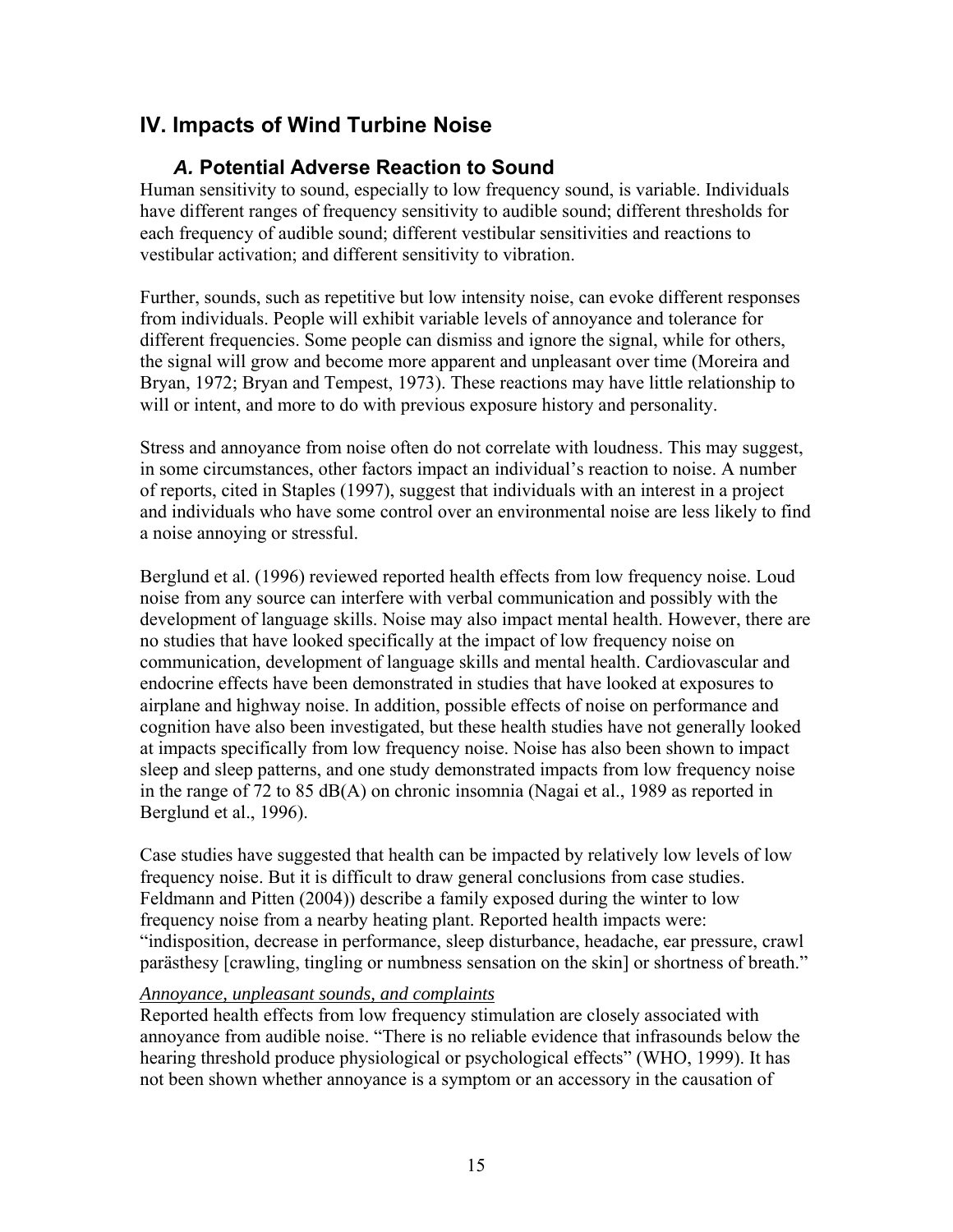health impacts from low frequency noise. Studies have been conducted on some aspects of low frequency noise that can cause annoyance.

Noise complaints are usually a reasonable measure of annoyance with low frequency environmental noise. Leventhall (2004) has reviewed noise complaints and offers the following conclusions:

" The problems arose in quiet rural or suburban environments The noise was often close to inaudibility and heard by a minority of people The noise was typically audible indoors and not outdoors The noise was more audible at night than day The noise had a throb or rumble characteristic The main complaints came from the 55-70 years age group The complainants had normal hearing. Medical examination excluded tinnitus.

These are now recognised as classic descriptors of low frequency noise problems."

These observations are consistent with what we know about the propagation of low intensity, low frequency noise. Some people are more sensitive to low frequency noise. The difference, in dB, between soft (acceptable) and loud (annoying) noise is much less at low frequency (see Figure 4 audible range compression). Furthermore, during the daytime, and especially outdoors, annoying low frequency noise can be masked by high frequency noise.

The observation that "the noise was typically audible indoors and not outdoors" is not particularly intuitive. However, as noted in a previous section, low frequencies are not well attenuated when they pass through walls and windows. Higher frequencies (especially above 1000 Hz) can be efficiently attenuated by walls and windows. In addition, low frequency sounds may be amplified by resonance within rooms and halls of a building. Resonance is often characterized by a throbbing or a rumbling, which has also been associated with many low frequency noise complaints.

Low frequency noise, unlike higher frequency noise, can also be accompanied by shaking, vibration and rattling. In addition, throbbing and rumbling may be apparent in some low frequency noise. While these noise features may not be easily characterized, numerous studies have shown that their presence dramatically lowers tolerance for low frequency noise (Berglund et al., 1996).

As reviewed in Leventhall (2003), a study of industrial exposure to low frequency noise found that fluctuations in total noise averaged over 0.5, 1.0 and 2.0 seconds correlated with annoyance (Holmberg et al., 1997). This association was noted elsewhere and led (Broner and Leventhall, 1983) to propose a 3dB "penalty" be added to evaluations of annoyance in cases where low frequency noise fluctuated.

In another laboratory study with test subjects controlling loudness,  $0.5 - 4$  Hz modulation of low frequency noise was found to be more annoying than non-modulated low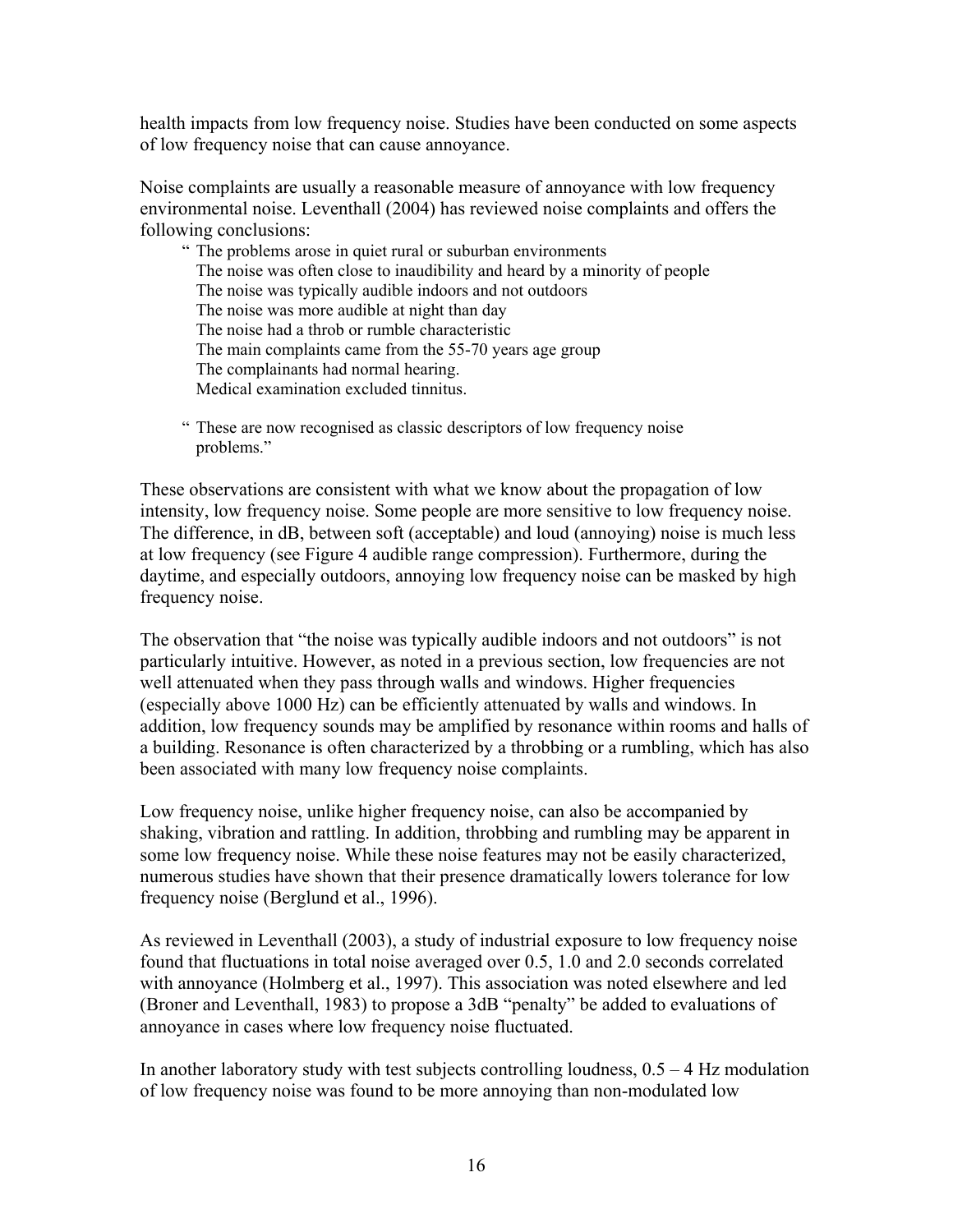<span id="page-19-0"></span>frequency noise. On average test subjects found modulated noise to be similarly annoying as a constant tone 12.9 dB louder (Bradley, 1994).

# *B.* **Studies of Wind Turbine Noise Impacts on People**

#### **1. Swedish Studies**

Two studies in Sweden collected information by questionnaires from 341 and 754 individuals (representing response rates of 68% and 58%, respectively), and correlated responses to calculated exposure to noise from wind farms (Pedersen and Waye, 2004; Pedersen, 2007; Pedersen and Persson, 2007). Both studies showed that the number of respondents perceiving the noise from the wind turbines increased as the calculated noise levels at their homes increased from less than  $32.5 \text{ dB}(A)$  to greater than 40 dB(A). Annoyance appeared to correlate or trend with calculated noise levels. Combining the data from the two studies, when noise measurements were greater than 40  $dB(A)$ , about 50% of the people surveyed (22 of 45 people) reported annoyance. When noise measurements were between 35 and 40 dB(A) about 24% reported annoyance (67 of 276 people). Noise annoyance was more likely in areas that were rated as quiet and in areas where turbines were visible. In one of the studies, 64% respondents who reported noise annoyance also reported sleep disturbance; 15% of respondents reported sleep disturbance without annoyance.

#### **2. United Kingdom Study**

Moorhouse et al. (UK Department for Business Enterprise and Regulatory Reform, 2007) evaluated complaints about wind farms. They found that 27 of 133 operating wind farms in the UK received formal complaints between 1991 and 2007. There were a total of 53 complainants for 16 of the sites for which good records were available. The authors of the report considered that many complaints in the early years were for generator and gearbox noise. However, subjective analyses of reports about noise ("like a train that never gets there", "distant helicopter", "thumping", "thudding", "pulsating", "thumping", "rhythmical beating", and "beating") suggested that aerodynamic modulation was the likely cause of complaints at 4 wind farms. The complaints from 8 other wind farms may have had "marginal" association with aerodynamic modulation noise.

Four wind farms that generated complaints possibly associated with aerodynamic modulation were evaluated further. These wind farms were commissioned between 1999 and 2002. Wind direction, speed and times of complaints were associated for 2 of the sites and suggested that aerodynamic modulation noise may be a problem between 7% and 25% of the time. Complaints at 2 of the farms have stopped and at one farm steps to mitigate aerodynamic modulation (operational shutdown under certain meteorological conditions) have been instituted.

#### **3. Netherlands Study**

F. van den Berg et al. (2008) conducted a postal survey of a group selected from all residents in the Netherlands within 2.5 kilometers (km) of a wind turbine. In all, 725 residents responded (37%). Respondents were exposed to sound between 24 and 54 dB(A). The percentage of respondents annoyed by sound increased from 2% at levels of 30 dB(A) or less, up to 25% at between 40 and 45 dB. Annoyance decreased above 45 dB. Most residents exposed above 45 dB(A) reported economic benefits from the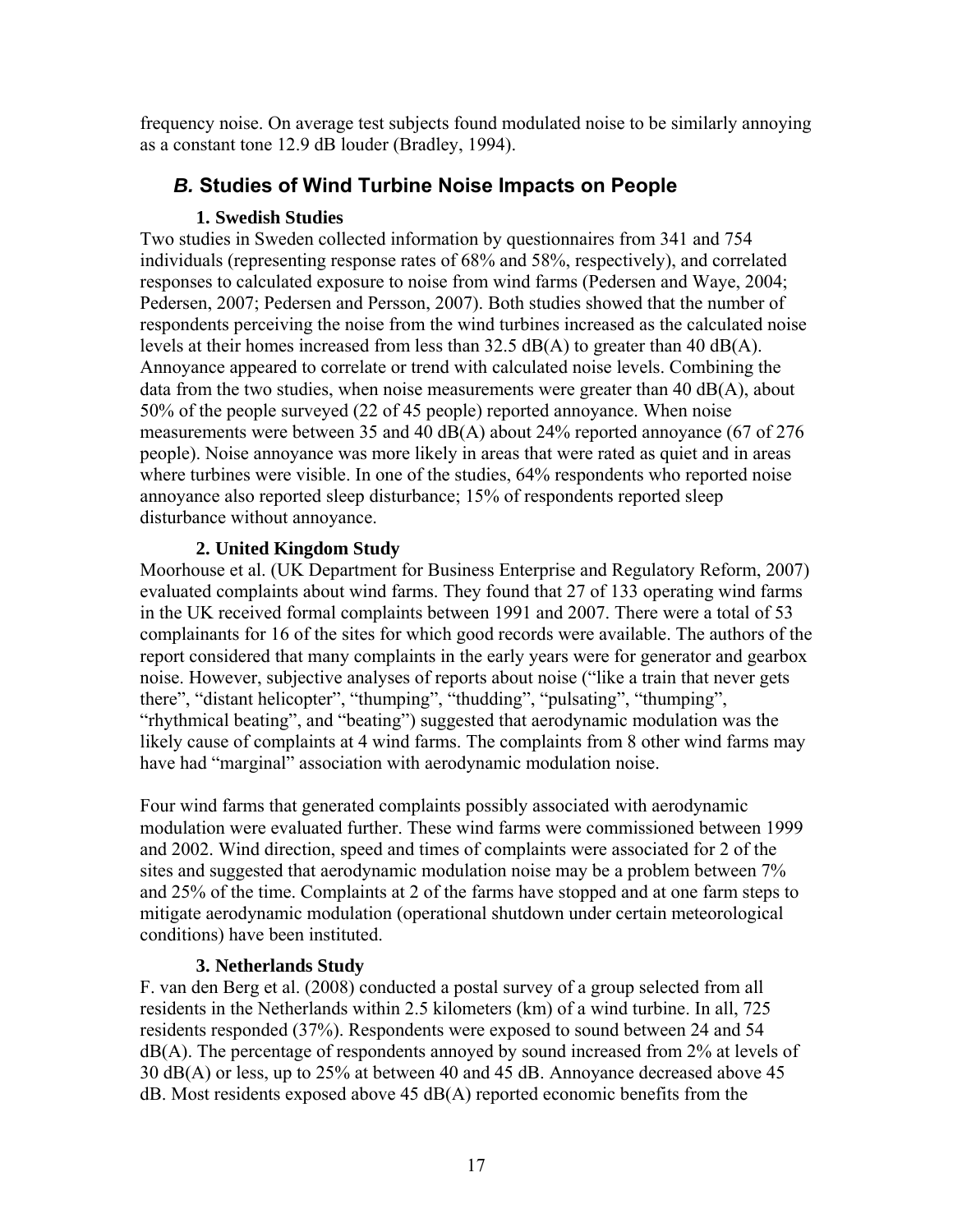<span id="page-20-0"></span>turbines. However, at greater than  $45 \text{ dB}(A)$  more respondents reported sleep interruption. Respondents tended to report more annoyance when they also noted a negative effect on landscape, and ability to see the turbines was strongly related to the probability of annoyance.

#### **4. Case Reports**

A number of un-reviewed reports have catalogued complaints of annoyance and some more severe health impacts associated with wind farms. These reports do not contain measurements of noise levels, and do not represent random samples of people living near wind turbines, so they cannot assess prevalence of complaints. They do generally show that in the people surveyed, complaints are more likely the closer people are to the turbines. The most common complaint is decreased quality of life, followed by sleep loss and headache. Complaints seem to be either from individuals with homes quite close to turbines, or individuals who live in areas subject to aerodynamic modulation and, possibly, enhanced sound propagation which can occur in hilly or mountainous terrain. In some of the cases described, people with noise complaints also mention aesthetic issues, concern for ecological effects, and shadow flicker concerns. Not all complaints are primarily about health.

Harry (2007) describes a meeting with a couple in Cornwall, U.K. who live 400 meters from a wind turbine, and complained of poor sleep, headaches, stress and anxiety. Harry subsequently investigated 42 people in various locations in the U.K. living between 300 meters and 2 kilometers (1000 feet to 1.2 miles) from the nearest wind turbine. The most frequent complaint (39 of 42 people) was that their quality of life was affected. Headaches were reported by 27 people and sleep disturbance by 28 people. Some people complained of palpitations, migraines, tinnitus, anxiety and depression. She also mentions correspondence and complaints from people in New Zealand, Australia, France, Germany, Netherlands and the U.S.

Phipps (2007) discusses a survey of 619 households living up to 10 kilometers (km; 6 miles) from wind farms in mountainous areas of New Zealand. Most respondents lived between 2 and 2.5 km from the turbines (over 350 households). Most respondents (519) said they could see the turbines from their homes, and 80% of these considered the turbines intrusive, and 73% considered them unattractive. Nine percent said they were affected by flicker. Over 50% of households located between 2 and 2.5 km and between 5 and 9.5 km reported being able to hear the turbines. In contrast, fewer people living between 3 and 4.5 km away could hear the turbines. Ninety-two households said that their quality of life was affected by turbine noise. Sixty-eight households reported sleep disturbances: 42 of the households reported occasional sleep disturbances, 21 reported frequent sleep disturbances and 5 reported sleep disturbances most of the time.

The Large Wind Turbine Citizens Committee for the Town of Union (2008) documents complaints from people living near wind turbines in Wisconsin communities and other places in the U.S. and U.K. Contained in this report is an older report prepared by the Wisconsin Public Service Corporation in 2001 in response to complaints in Lincoln County, Wisconsin. The report found essentially no exceedances of the 50 dB(A) requirement in the conditional use permit. The report did measure spectral data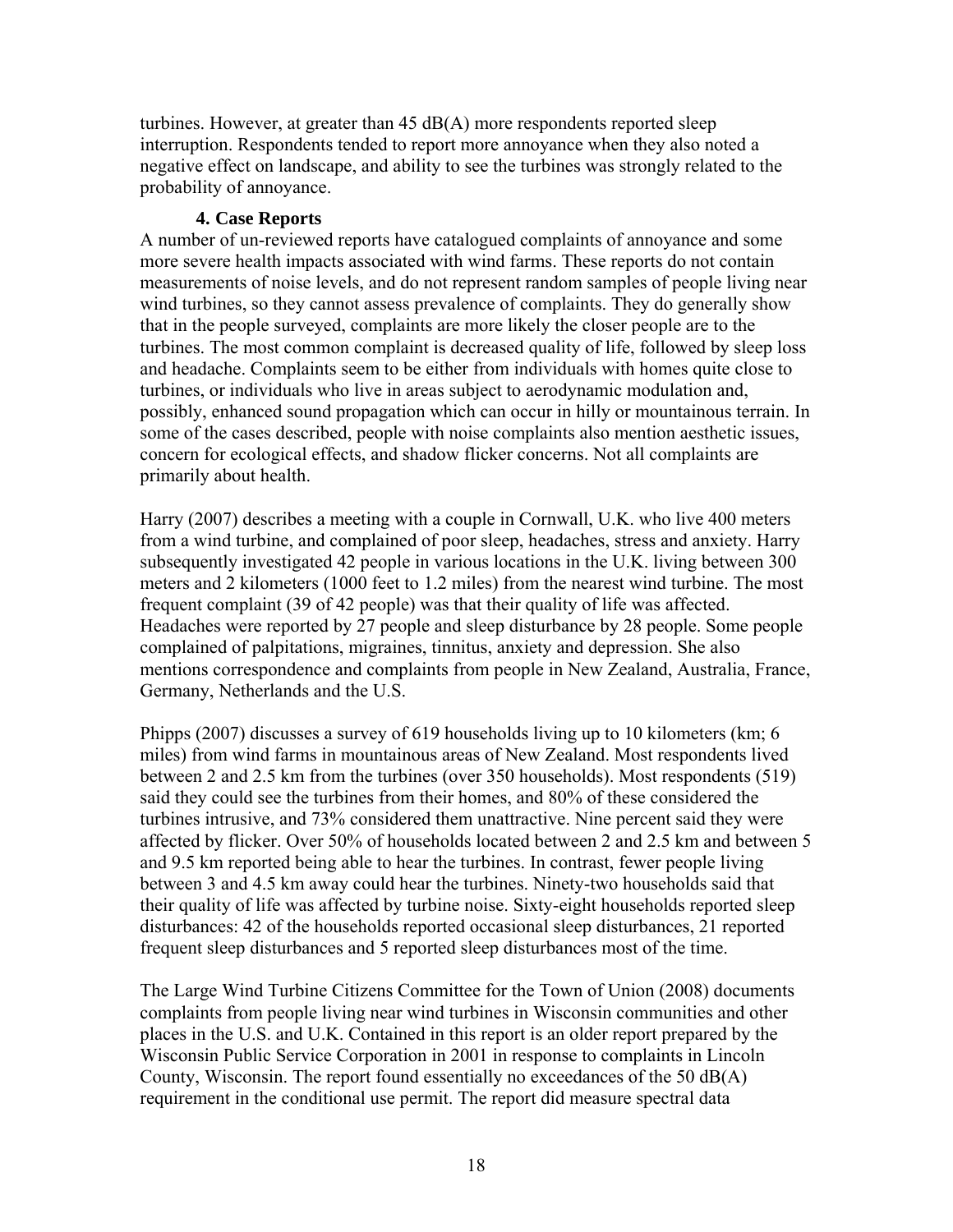<span id="page-21-0"></span>accumulated over very short intervals (1 minute) in 1/3 octave bands at several sites while the wind turbines were functioning, and it is of interest that at these sites the sound pressure level at the lower frequencies (below 125 Hz) were at or near 50 dB(A).

Pierpont (2009) postulates wind turbine syndrome, consisting of a constellation of symptoms including headache, tinnitus, ear pressure, vertigo, nausea, visual blurring, tachycardia, irritability, cognitive problems and panic episodes associated with sensations of internal pulsation. She studied 38 people in 10 families living between 1000 feet and slightly under 1 mile from newer wind turbines. She proposes that the mechanism for these effects is disturbance of balance due to "discordant" stimulation of the vestibular system, along with visceral sensations, sensations of vibration in the chest and other locations in the body, and stimulation of the visual system by moving shadows. Pierpont does report that her study subjects maintain that their problems are caused by noise and vibration, and the most common symptoms reported are sleep disturbances and headache. However, 16 of the people she studied report symptoms consistent with (but not necessarily caused by) disturbance of equilibrium.

# **V. Noise Assessment and Regulation**

#### **1. Minnesota noise regulation**

The Minnesota Noise Pollution Control Rule is accessible online at: <https://www.revisor.leg.state.mn.us/rules/?id=7030>. A summary of the Minnesota Pollution Control Agency (MPCA) noise guidance can be found online at: <http://www.pca.state.mn.us/programs/noise.html>. The MPCA standards require Aweighting measurements of noise; background noise must be at least 10 dB lower than the noise source being measured. Different standards are specified for day and night, as well as standards that may not be exceeded for more than 10 percent of the time during any hour  $(L10)$  and 50 percent of the time during any hour  $(L50)$ . Household units, including farm houses, are Classification 1 land use. The following are the Class 1 noise limits:

| Daytime            |                  | Nighttime           |     |
|--------------------|------------------|---------------------|-----|
| L50                | L10              | L <sub>50</sub>     | L10 |
| $60 \text{ dB}(A)$ | 65 dB(A) $\vert$ | 50 dB(A)   55 dB(A) |     |

**Table 1: Minnesota Class 1 Land Use Noise Limits** 

These noise limits are single number limits that rely on the measuring instrument to apply an A-weighting filter over the entire presumed audible spectrum of frequencies (20 Hz to 20 KHz) and then integrating that signal. The result is a single number that characterizes the audible spectrum noise intensity.

#### **2. Low frequency noise assessment and regulation**

Pedersen and Waye (2004) looked at the relationship between total dB(A) sound pressure and the annoyance of those who are environmentally exposed to noise from different sources. Figure 6 demonstrates the difficulty in using total  $dB(A)$  to evaluate annoyance. Note how lower noise levels  $(dB(A))$  from wind turbines engenders annoyance similar to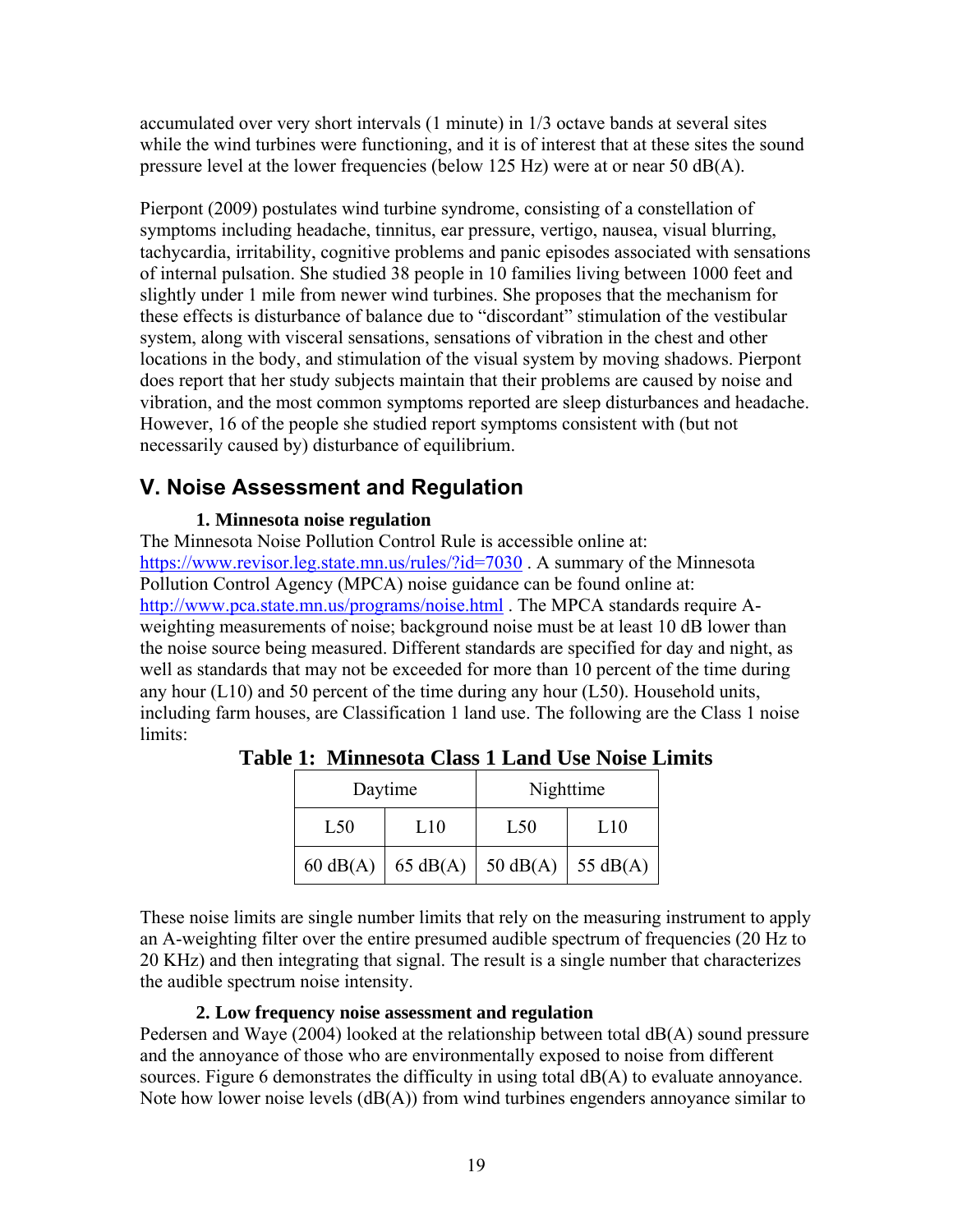<span id="page-22-0"></span>much higher levels of noise exposure from aircraft, road traffic and railroads. Sound impulsiveness, low frequency noise and persistence of the noise, as well as demographic characteristics may explain some of the difference.



**Figure 6: Annoyance associated with exposure to different environmental noises** 

Kjellberg et al. (1997) looked at the ability of different full spectrum weighting schemes to predict annoyance caused by low frequency audio noise. They found that dB(A) is the worst predictor of annoyance of available scales. However, if 6 dB ("penalty") is added to  $dB(A)$  when  $dB(C) - dB(A)$  is greater than 15 dB, about 71% of the predictions of annoyance are correct. It is important to remember that integrated, transformed measurements of SPL (e.g. dB(A), dB(C)) do not measure frequencies below 20 Hz. While people detect stimuli below 20 Hz, as discussed in above sections, these frequencies are not measured using an A-weighted or C-weighted meter.

The World Health Organization (WHO) recommends that if  $dB(C)$  is greater than 10 dB more than dB(A), the low frequency components of the noise may be important and should be evaluated separately. In addition, WHO says "[i]t should be noted that a large proportion of low-frequency components in noise may increase considerably the adverse effects on health." (WHO, 1999)

Many governments that regulate low frequency noise look at noise within bands of frequencies instead of summing the entire spectrum. A study by Poulsen and Mortensen (Danish Environmental Protection Agency, 2002) included a summary of low frequency noise guidelines. German, Swedish, Polish, and Dutch low frequency evaluation curves were compared (see Figure 7). While there are distinctions in how the evaluation curves are described, generally, these curves are sound pressure criterion levels for 1/3 octaves from about 8 Hz to 250 Hz. Exceedance in any 1/3 octave measurement suggests that the noise may be annoying. However, note that regulations associated with low frequency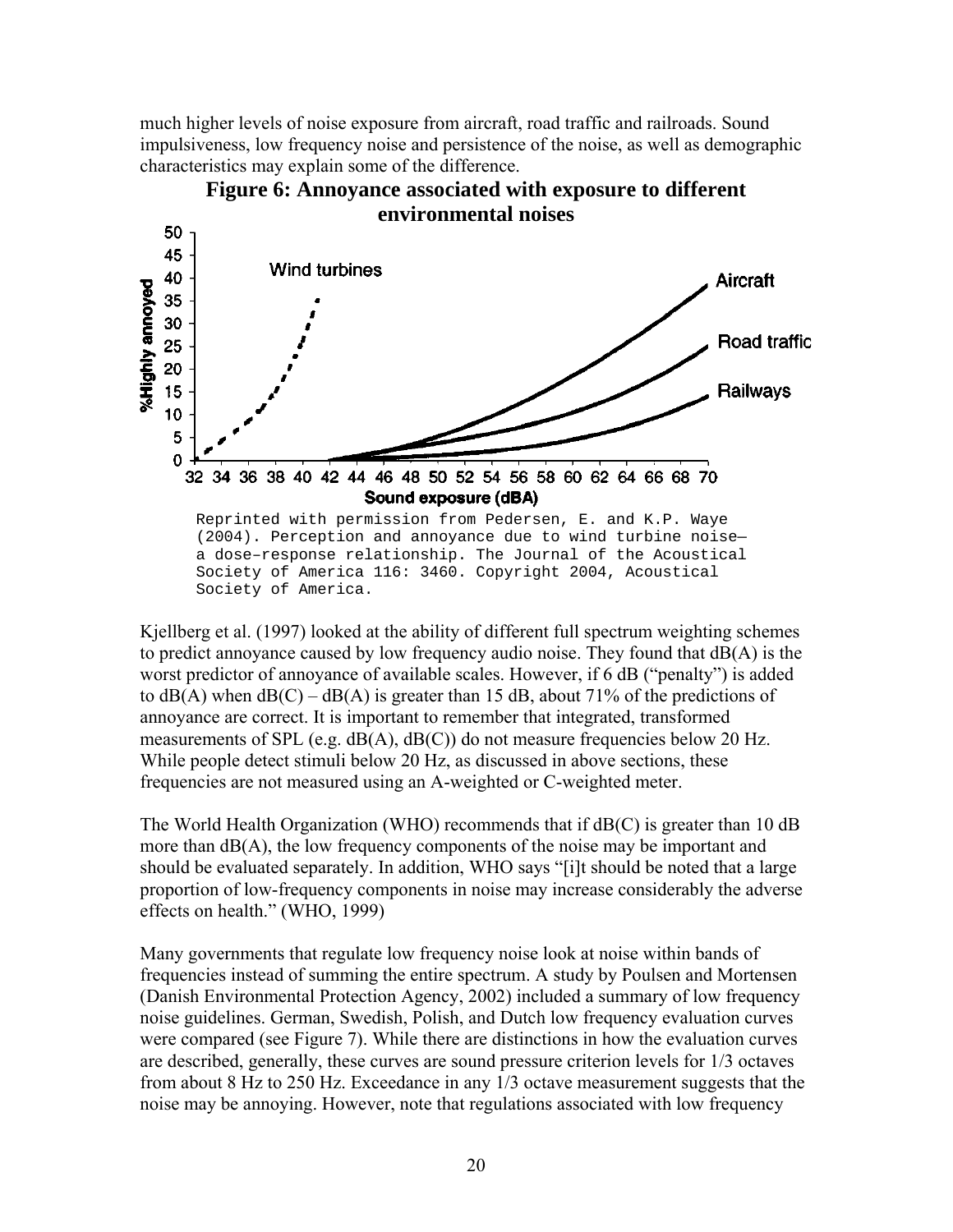<span id="page-23-0"></span>noise can be quite complex and the regulatory evaluations associated with individual curves can be somewhat different.





(Danish Environmental Protection Agency, 2002)

The Danish low frequency evaluation requires measuring noise indoors with windows closed; SPL measurements are obtained in 1/3 octave bands and transformed using the Aweighting algorithm for all frequencies between 10 and 160 Hz. These values are then summed into a single metric called  $L_{pA,LF}$ . A 5 dB "penalty" is added to any noise that is "impulsive". Danish regulations require that 20 dB  $L_{\text{pA,LF}}$  is not exceeded during the evening and night, and that 25 dB  $L_{pA,LF}$  is not exceeded during the day.

Swedish guidance recommends analyzing 1/3 octave bands between 31.5 and 200 Hz inside a home, and comparing the values to a Swedish assessment curve. The Swedish curve is equal to the United Kingdom (UK) Department of Environment, Food and Rural Affairs (DEFRA) low frequency noise criterion curve for overlapping frequencies (31.5 – 160 Hz).

The German "A-level" method sums the A-weighted equivalent levels of 1/3 octave bands that exceed the hearing threshold from  $10 - 80$  Hz. If the noise is not tonal, the measurements are added. The total cannot exceed 25 dB at night and 35 dB during the day. A frequency-dependent adjustment is applied if the noise is tonal.

In the Poulsen and Mortensen, Danish EPA study (2002), 18 individuals reported annoyance levels when they were exposed through earphones in a controlled environment to a wide range of low frequency environmental noises, all attenuated down to 35 dB, as depicted in Table 2. Noise was simulated as if being heard indoors, filtering out noise at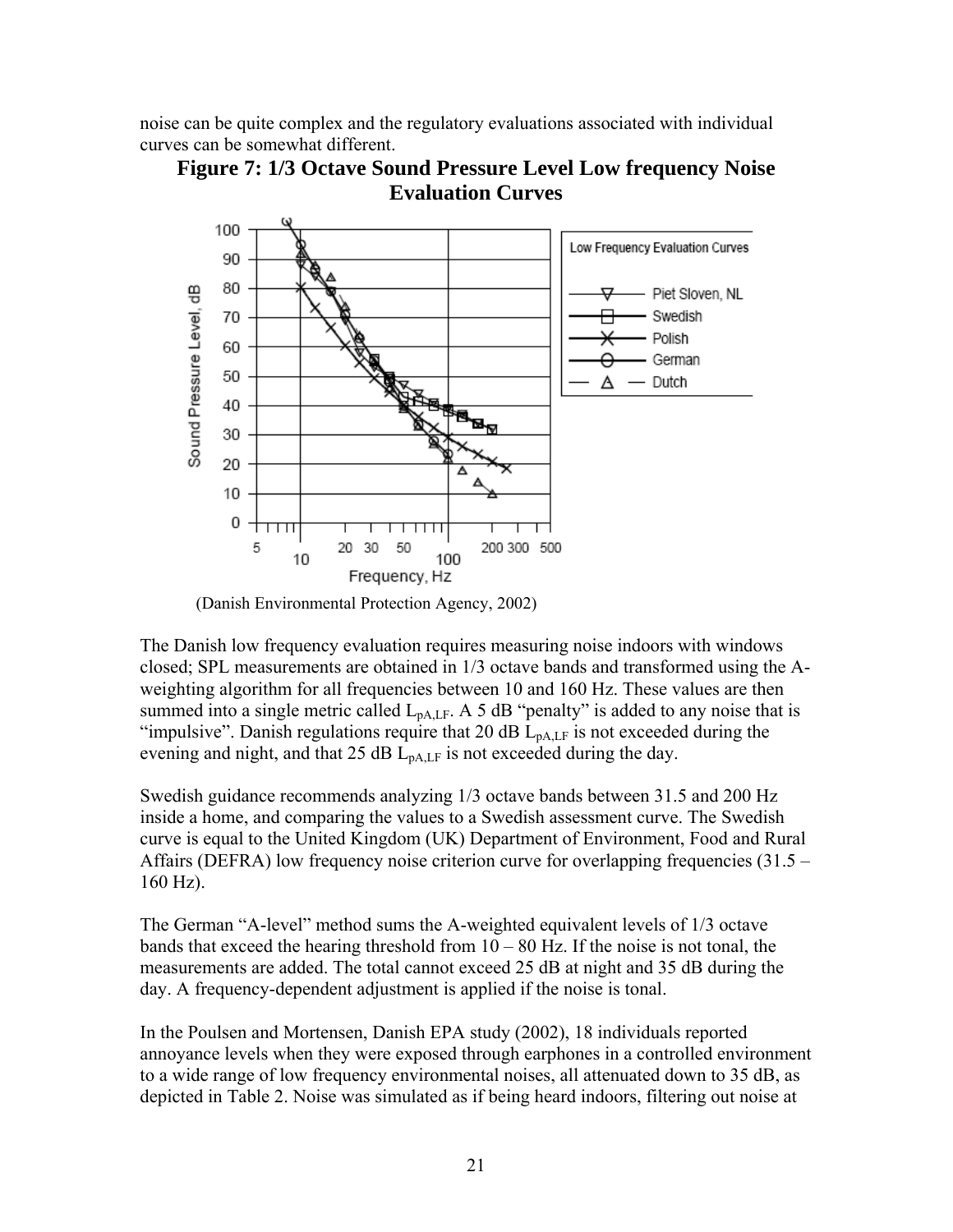<span id="page-24-0"></span>higher frequencies and effectively eliminating all frequencies above 1600 Hz. Noise levels in 1/3 octave SPLs from 8 Hz to 1600 Hz were measured and low frequencies (below 250 Hz) were used to predict annoyance using 7 different methods (Danish, German A-level, German tonal, Swedish, Polish, Sloven, and C-level). Predictions of annoyance were compared with the subjective annoyance evaluations. Correlation coefficients for these analyses ranged from 0.64 to 0.94, with the best correlation in comparison with the Danish low frequency noise evaluation methods.

As would be expected, at 35 dB nominal (full spectrum) loudness, every low frequency noise source tested exceeded all of the regulatory standards noted in the Danish EPA report. Table 2 shows the Danish and Swedish regulatory exceedances of the different 35 dB nominal (full spectrum) noise.

 **Traffic Noise Drop Forge Gas Turbine Fast Ferry Steel Factory Generator | Cooling Compressor Discotheque**  67.6 dB(lin) 71.1 dB(lin) 78.4 dB(lin) 64.5 dB(lin) 72.7 dB(lin) 60.2 dB(lin) 60.3 dB(lin) 67.0 dB(lin) 35.2 dB(A) 36.6 dB(A) 35.0 dB(A) 35.1 dB(A) 33.6 dB(A) 36.2 dB(A) 36.6 dB(A) 33.6 dB(A) 62.9 dB(C)  $\begin{array}{|l|l|l|l|} \hline \end{array}$  67.3 dB(C)  $\begin{array}{|l|l|l|l|} \hline \end{array}$  73.7 dB(C)  $\begin{array}{|l|l|} \hline \end{array}$  61.7 dB(C)  $\begin{array}{|l|l|} \hline \end{array}$  66.0 dB(C)  $\begin{array}{|l|l|} \hline \end{array}$  58.6 dB(C)  $\begin{array}{|l|l|} \hline \end{array}$  57.8 dB(C) **ental Danish Environm cy Protection Agen** 14.5 dB | 21.5 dB \* | 14.8 dB | 15.0 dB | 13.1 dB | 16.1 dB | 14.0 dB | 18.0 dB \* **Noise Noise ≥ 20 Hz**

**elfare** 14.1 dB 19.7 dB 15.9 dB 16.8 dB 15.5 dB 18.3 dB 16.0 dB 10.0 dB

**Table 2: 35 dB(A) (nominal, 8 Hz-20KHz) Indoor Noise from Various Outdoor Environmental Sources** 

Noise adjusted to dB(lin), dB(A), dB(C) scales. Calculated exceedances of Danish and Swedish indoor criteria. (data from Danish Environmental Protection Agency, 2002)

In their noise guidance, the WHO (1999) recommends 30 dB(A) as a limit for "a good night's sleep". However, they also suggest that guidance for noise with predominating low frequencies be less than 30 dB(A).

#### **3. Wind turbine sound measurements**

**l Board Swedish Nationa**

**of Health and W**

\* includes 5 dB "penalty"

Figure 8 shows examples of the SPLs at different frequencies from a representative wind turbine in the United Kingdom. Sound pressure level measurements are reported for a Nordex N-80 turbine at 200 meters (UK Department of Transport and Industry, 2006) when parked, at low wind speeds, and at high wind speeds. Figure 8 also includes, for reference, 3 sound threshold curves (ISO 226, Watanabe & Moller, 85 dB(G)) and the DEFRA Low Frequency Noise Criterion Curve (nighttime).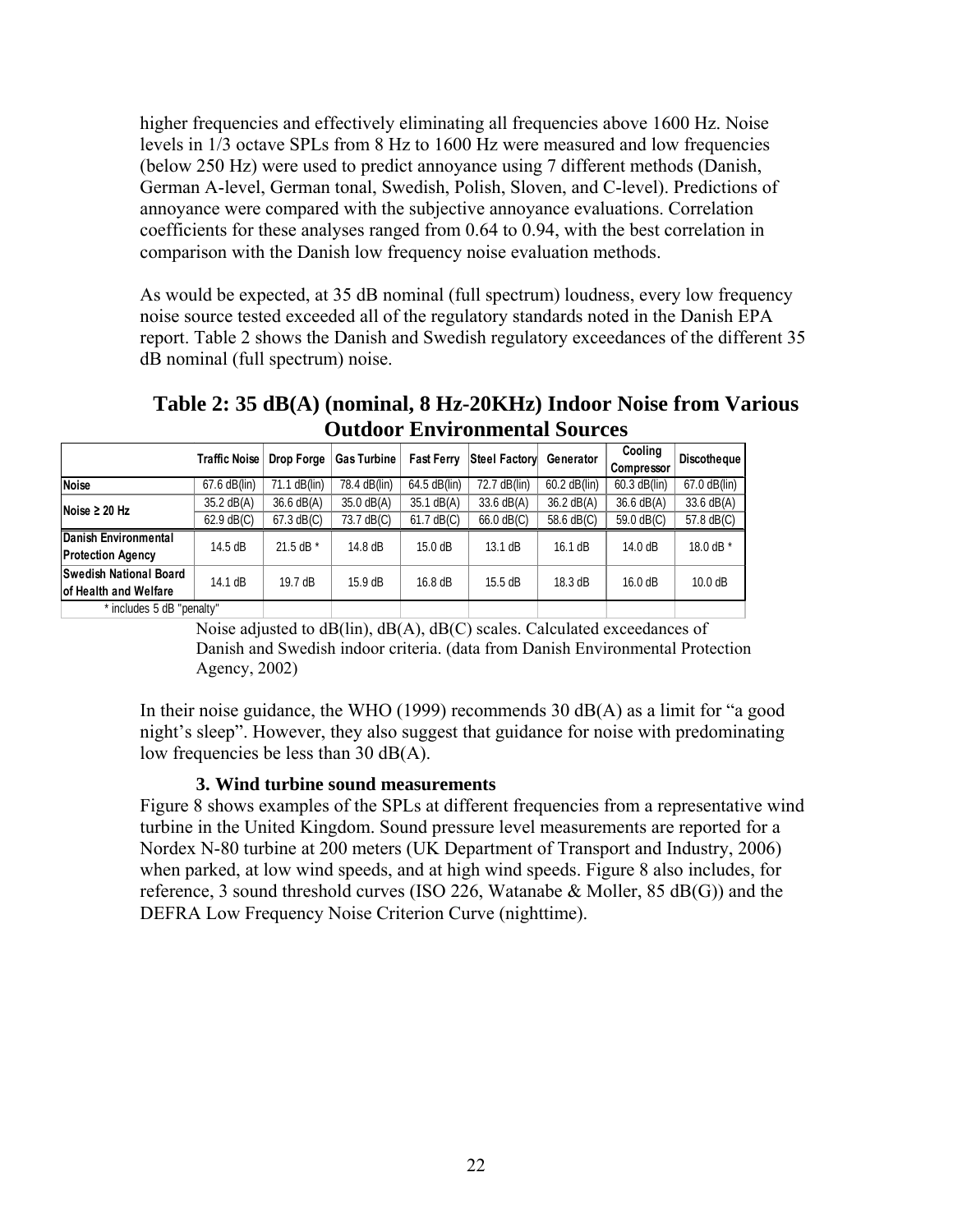

<span id="page-25-0"></span>**Figure 8: Low Frequency Noise from Wind Farm: Parked, Low Wind Speed, and High Wind Speed** 

(UK Department of Transport and Industry, 2006)

In general, sound tends to propagate as if by spherical dispersion. This creates amplitude decay at a rate of about -6 dB per doubling of distance. However, low frequency noise from a wind turbine has been shown to follow more of a cylindrical decay at long distances, about -3 dB per doubling of distance in the downwind direction (Shepherd and Hubbard, 1991). This is thought to be the result of the lack of attenuation of low frequency sound waves by air and the atmospheric refraction of the low frequency sound waves over medium to long distances (Hawkins, 1987).

Figure 9 shows the calculated change in spectrum for a wind farm from 278 meters to 22,808 meters distant. As one moves away from the noise source, loudness at higher frequencies decreases more rapidly (and extinguishes faster) than at lower frequencies. Measurement of A-weighted decibels, shown at the right of the figure, obscures this finding.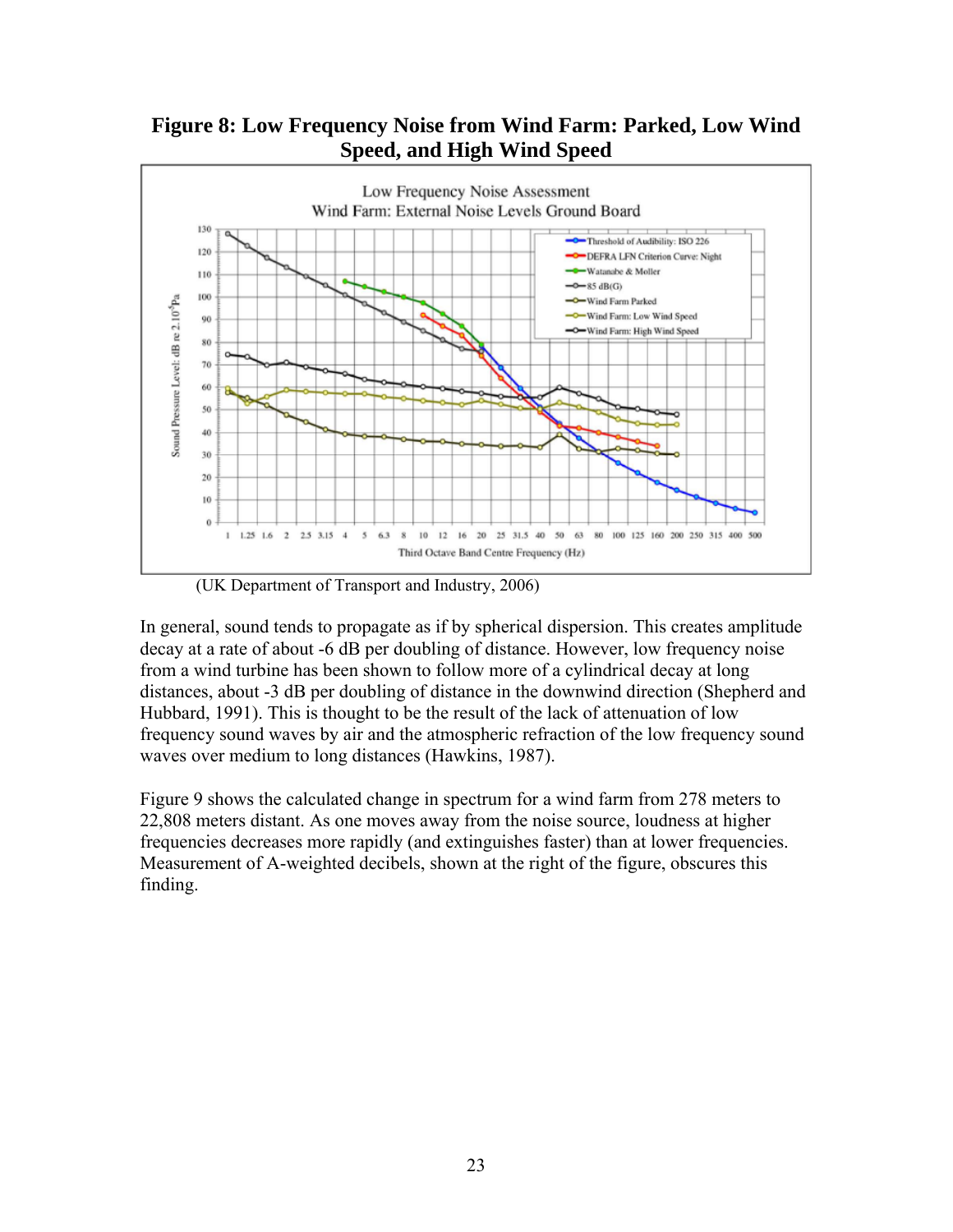

<span id="page-26-0"></span>**Figure 9: Change in Noise Spectrum as Distance from Wind Farm Changes** 

(UK Department of Transport and Industry, 2006)

Thus, although noise from an upwind blade wind turbine is generally broad spectrum, without a tonal quality, high frequencies are efficiently attenuated by both the atmosphere, and by walls and windows of structures, as noted above. As a result, as one moves away from a wind turbine, the low frequency component of the noise becomes more pronounced.

Kamperman and James (2008) modeled indoor noise from outdoor wind turbine noise measurements, assuming a typical vinyl siding covered 2X4 wood frame construction. The wind turbine noise inside was calculated to be 5 dB less than the noise outside. Model data suggested that the sound of a single 2.5 MW wind turbine at 1000 feet will likely be heard in a house with the windows sealed. They note that models used for siting turbines often incorporate structure attenuation of 15dB. In addition, Kamperman and James demonstrate that sound from 10 2.5 MW turbines (acoustically) centered 2 km  $(1/4)$ mile) away and with the nearest turbine 1 mile away will only be 6.3 dB below the sound of a single turbine at 1000 feet (0.19 mile).

#### **4. Wind turbine regulatory noise limits**

Ramakrishnan (2007) has reported different noise criteria developed for wind farm planning. These criteria include common practices (if available) within each jurisdiction for estimating background SPLs, turbine SPLs, minimum setbacks and methods used to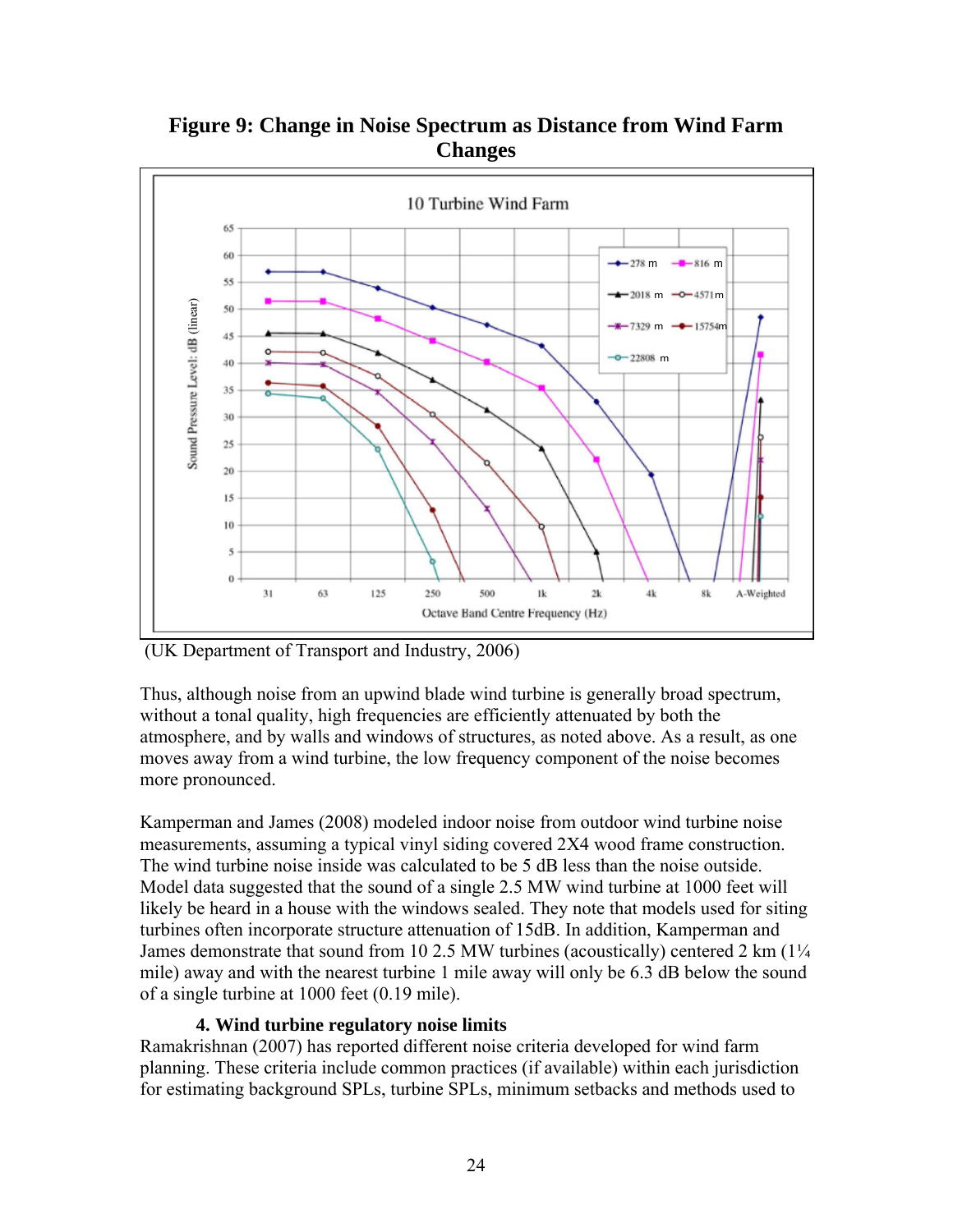<span id="page-27-0"></span>assess impacts. Reported US wind turbine noise criteria range from: ambient  $+10$  dB(A) where ambient is assumed to be 26 dB(A) (Oregon); to 55 dB(A) or "background" + 5  $dB(A)$  (Michigan). European criteria range from 35  $dB(A)$  to 45  $dB(A)$ , at the property. US setbacks range from 1.1 times the full height of the turbine (consenting) and 5 times the hub height (non-consenting; Pennsylvania); to 350 m (consenting) and 1000 m (nonconsenting; Oregon). European minimum setbacks are not noted.

# **VI. Conclusions**

Wind turbines generate a broad spectrum of low-intensity noise. At typical setback distances higher frequencies are attenuated. In addition, walls and windows of homes attenuate high frequencies, but their effect on low frequencies is limited. Low frequency noise is primarily a problem that may affect some people in their homes, especially at night. It is not generally a problem for businesses, public buildings, or for people outdoors.

The most common complaint in various studies of wind turbine effects on people is annoyance or an impact on quality of life. Sleeplessness and headache are the most common health complaints and are highly correlated (but not perfectly correlated) with annoyance complaints. Complaints are more likely when turbines are visible or when shadow flicker occurs. Most available evidence suggests that reported health effects are related to audible low frequency noise. Complaints appear to rise with increasing outside noise levels above 35 dB(A). It has been hypothesized that direct activation of the vestibular and autonomic nervous system may be responsible for less common complaints, but evidence is scant.

The Minnesota nighttime standard of 50 dB(A) not to be exceeded more than 50% of the time in a given hour, appears to underweight penetration of low frequency noise into dwellings. Different schemes for evaluating low frequency noise, and/or lower noise standards, have been developed in a number of countries.

For some projects, wind velocity for a wind turbine project is measured at 10 m and then modeled to the height of the rotor. These models may under-predict wind speed that will be encountered when the turbine is erected. Higher wind speed will result in noise exceeding model predictions.

Low frequency noise from a wind turbine is generally not easily perceived beyond  $\frac{1}{2}$ mile. However, if a turbine is subject to aerodynamic modulation because of shear caused by terrain (mountains, trees, buildings) or different wind conditions through the rotor plane, turbine noise may be heard at greater distances.

Unlike low frequency noise, shadow flicker can affect individuals outdoors as well as indoors, and may be noticeable inside any building. Flicker can be eliminated by placement of wind turbines outside of the path of the sun as viewed from areas of concern, or by appropriate setbacks.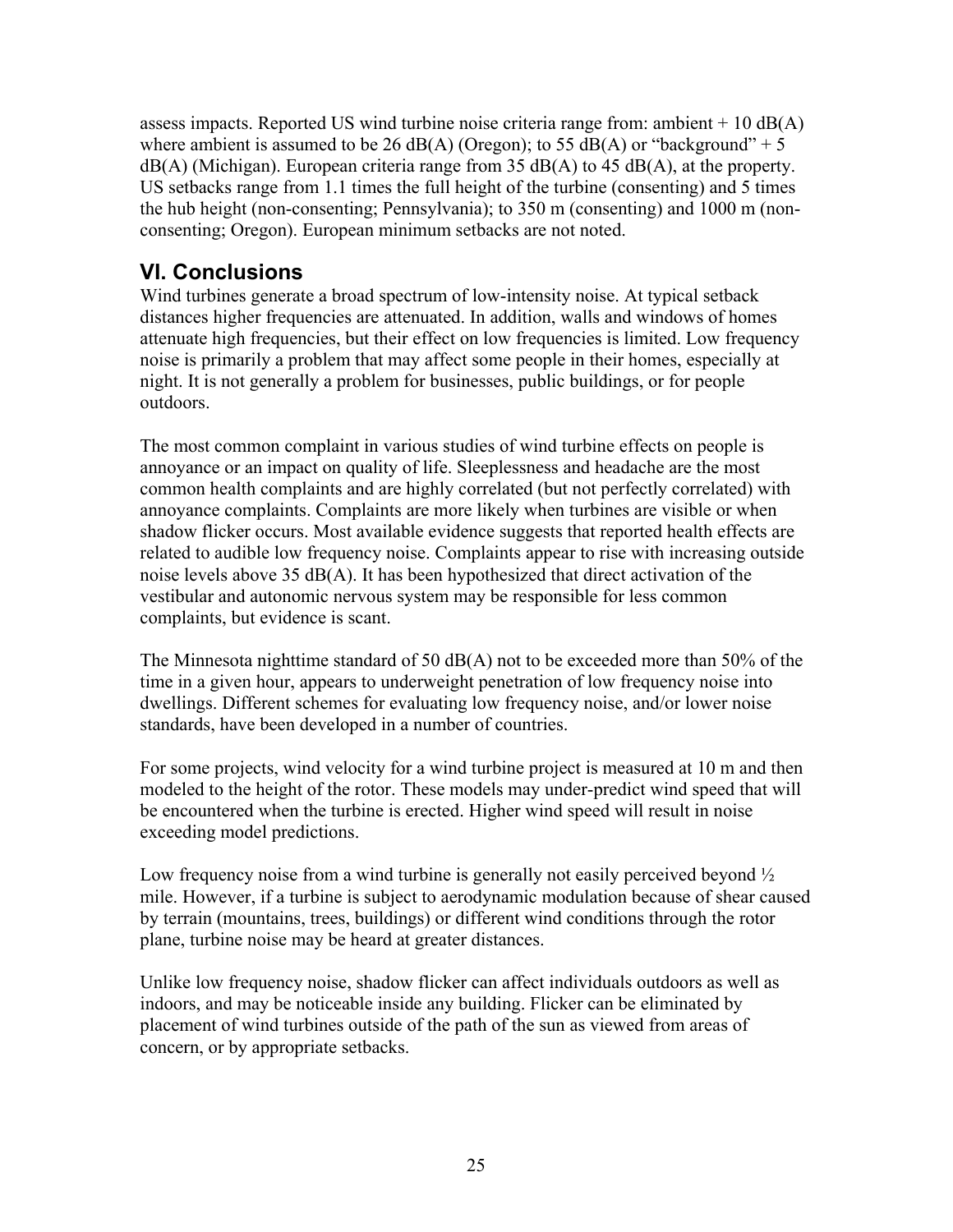<span id="page-28-0"></span>Prediction of complaint likelihood during project planning depends on: 1) good noise modeling including characterization of potential sources of aerodynamic modulation noise and characterization of nighttime wind conditions and noise; 2) shadow flicker modeling; 3) visibility of the wind turbines; and 4) interests of nearby residents and community.

# **VII. Recommendations**

To assure informed decisions:

- Wind turbine noise estimates should include cumulative impacts  $(40-50 \text{ dB}(A))$ isopleths) of all wind turbines.
- **ISOPLERENT SHOULD dB(A)** greater than 10 dB should also be determined to evaluate the low frequency noise component.
- Potential impacts from shadow flicker and turbine visibility should be evaluated.

 Any noise criteria beyond current state standards used for placement of wind turbines should reflect priorities and attitudes of the community.

# **VIII. Preparers of the Report:**

Carl Herbrandson, Ph.D. Toxicologist

Rita B. Messing, Ph.D. Toxicologist Supervisor, Site Assessment and Consultation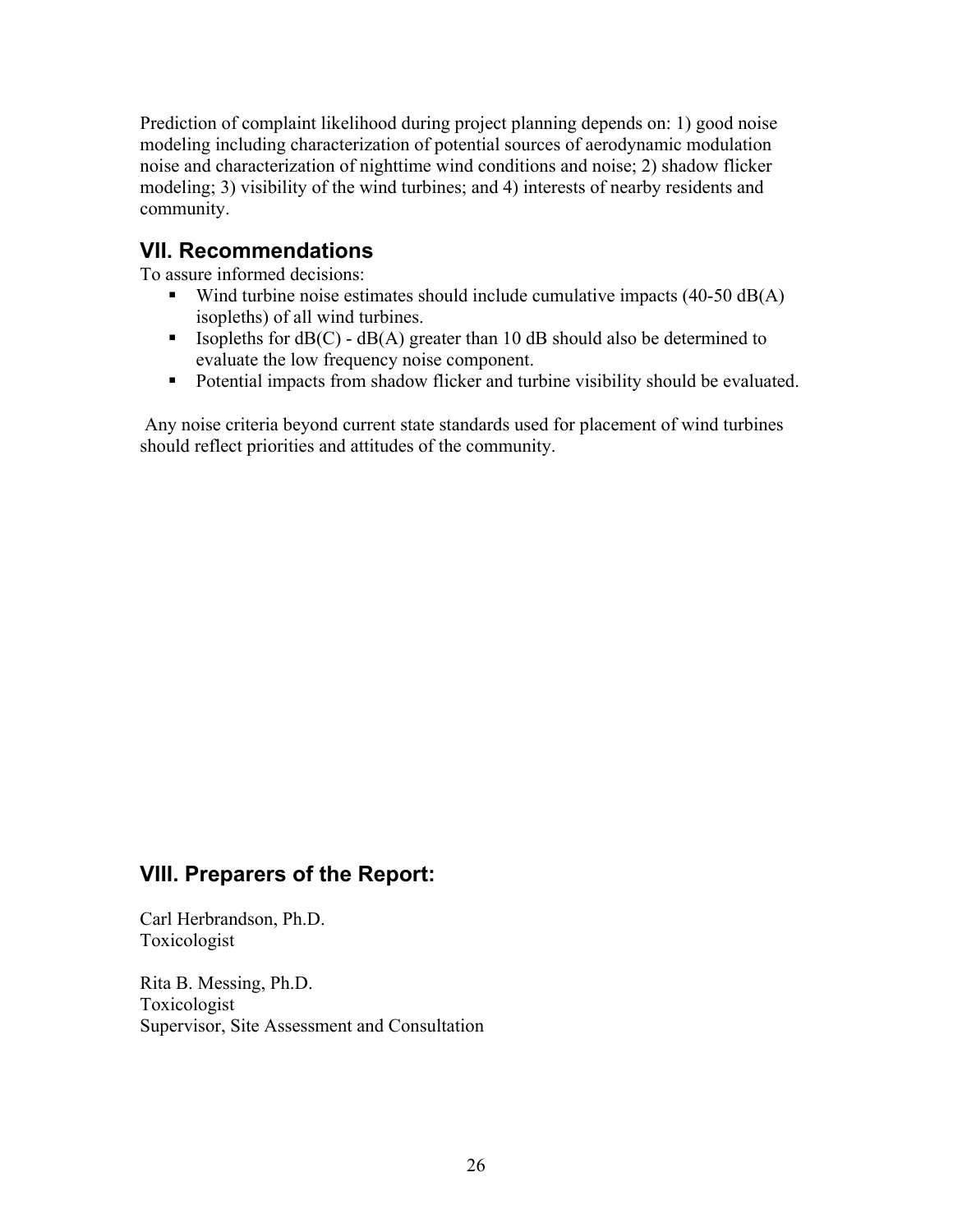# <span id="page-29-0"></span>**IX. References**

- Balaban, C. and B. Yates (2004). Vestibuloautonomic Interactions: A Teleologic Perspective. In: The Vestibular System. Hightstein, S., R. Fay and A. Popper. New York, Springer.
- Berglund, B., P. Hassmen and R.F. Soames Job (1996). Sources and effects of lowfrequency noise. J. Acoust. Soc. Am 99(5).
- Bradley, J.S. (1994). Annoyance caused by constant-amplitude and amplitude-modulated sounds containing rumble. Noise Control Engineering Journal 42(6): 203-208.
- Broner, N. and H.G. Leventhall (1983). Low Frequency Noise Annoyance Assessment by Low Frequency Noise Rating (LFNR) Curves. Journal of Low Frequency Noise and Vibration 2(1): 20-28.
- Bryan, M.E. and W. Tempest (1973). Are our noise laws adequate. Applied Acoustics 6(3): 219.
- Burton, T., D. Sharpe, N. Jenkins and E. Bossanyi (2001). Wind Energy Handbook. West Sussex, England, John Wiley and Sons.
- Danish Environmental Protection Agency (2002) Laboratory evaluation of annoyance of low frequency noise. Authors Poulsen, T., Mortensen, F. R. Laboratoriet for Akustik, Danmarks Tekniske Universitet, [http://www.miljøstyrelsen.dk/udgiv/publications/2002/87-7944-955-7/pdf/87-](http://www.milj%C3%B8styrelsen.dk/udgiv/publications/2002/87-7944-955-7/pdf/87-7944-956-5.pdf) [7944-956-5.pdf](http://www.milj%C3%B8styrelsen.dk/udgiv/publications/2002/87-7944-955-7/pdf/87-7944-956-5.pdf) Accessed: April 17, 2009
- EPD Hong Kong SAR (2009). Audible Range of the Human Ear. Environmental Protection Department, Government of the Hong Kong Special Administrative Region, People's Republic of China. [http://www.epd.gov.hk/epd/noise\\_education/web/ENG\\_EPD\\_HTML/m1/intro\\_3.](http://www.epd.gov.hk/epd/noise_education/web/ENG_EPD_HTML/m1/intro_3.html) [html](http://www.epd.gov.hk/epd/noise_education/web/ENG_EPD_HTML/m1/intro_3.html) Accessed: March 3, 2009
- Feldmann, J. and F.A. Pitten (2004). Effects of low frequency noise on man-a case study. Noise and Health 7(25): 23-28.
- Guyton, A. (1991). Textbook of Medical Physiology. 8th Ed. Philadelphia, WB Saunders.
- Halmagyi, G., I. Curthoys, S. Aw and J. Jen (2004). Clinical Applications of Basis Vestibular Research. In: The Vestibular System. Hightstein, S., R. Fay and A. Popper. New York, Springer.
- Harry, A. (2007). Wind turbines, noise, and health. February 2007, 62 pg. [http://www.wind-watch.org/documents/wp](http://www.wind-watch.org/documents/wp-content/uploads/wtnoise_health_2007_a_harry.pdf)[content/uploads/wtnoise\\_health\\_2007\\_a\\_harry.pdf](http://www.wind-watch.org/documents/wp-content/uploads/wtnoise_health_2007_a_harry.pdf) Accessed: April 27, 2009
- Hawkins, J.A. (1987). Application of ray theory to propagation of low frequency noise from wind turbines, National Aeronautics and Space Administration, Langley Research Center.
- Holmberg, K., U. Landström and A. Kjellberg (1997). Low frequency noise level variations and annoyance in working environments. Journal of low frequency noise, vibration and active control 16(2): 81-87.
- Kamperman, G.W. and R.R. James (2008). The "How To" Guide To Siting Wind Turbines To Prevent Health Risks From Sound. October 28, 2008. [http://www.windturbinesyndrome.com/wp-content/uploads/2008/11/kamperman](http://www.windturbinesyndrome.com/wp-content/uploads/2008/11/kamperman-james-10-28-08.pdf)[james-10-28-08.pdf](http://www.windturbinesyndrome.com/wp-content/uploads/2008/11/kamperman-james-10-28-08.pdf) Accessed: March 2, 2009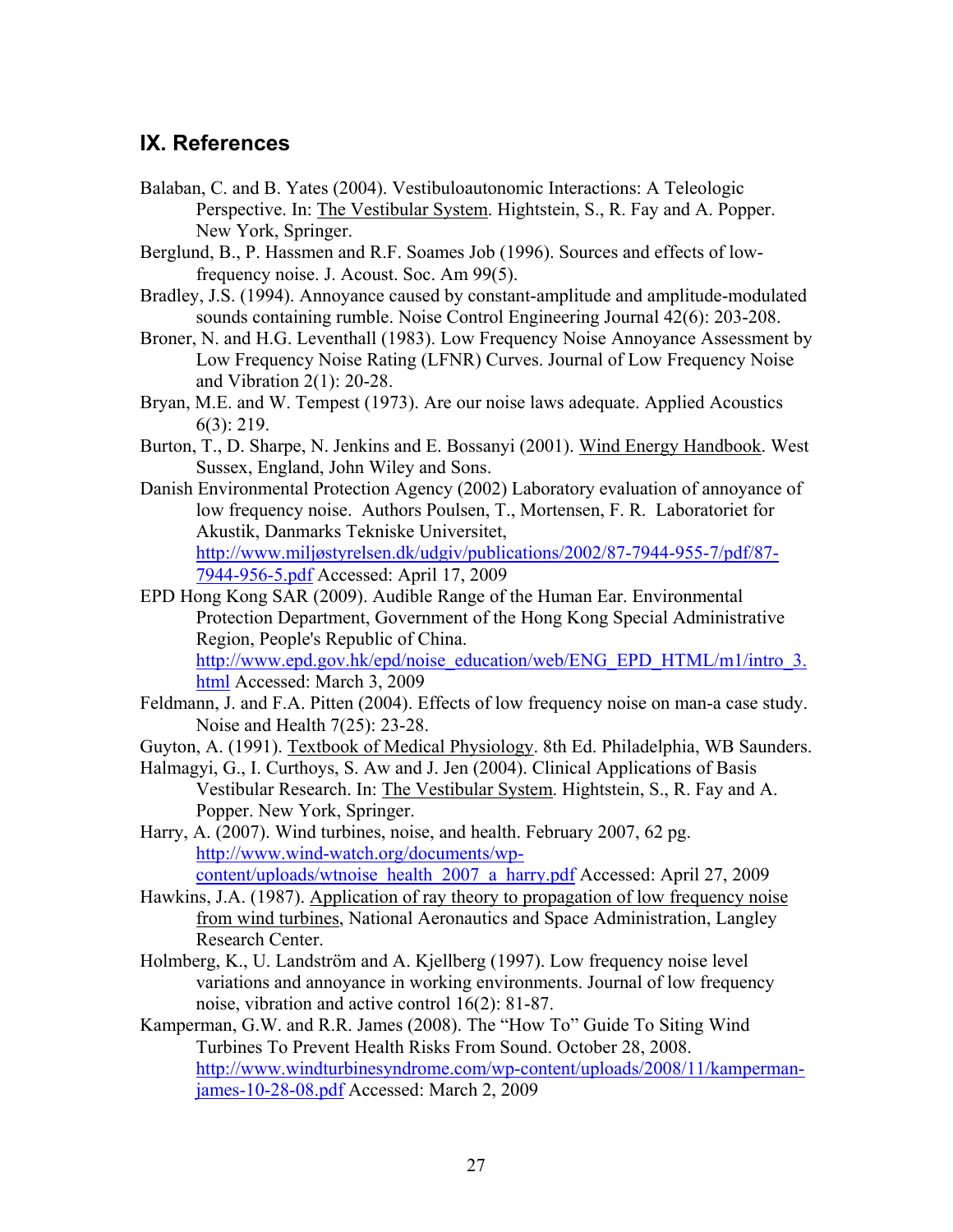- Kjellberg, A., M. Tesarz, K. Holmberg and U. Landström (1997). Evaluation of frequency-weighted sound level measurements for prediction of low-frequency noise annoyance. Environment International 23(4): 519-527.
- Large Wind Turbine Citizens Committee: Town of Union (2008). Setback Recommendations Report. Union, Rock County, Wisconsin. January 6, 2008, 318 pg. [http://betterplan.squarespace.com/town-of-union-final](http://betterplan.squarespace.com/town-of-union-final-report/LWTCC%20Town%20of%20Union%20Final%20Report%2001-14-08.pdf)[report/LWTCC%20Town%20of%20Union%20Final%20Report%2001-14-08.pdf](http://betterplan.squarespace.com/town-of-union-final-report/LWTCC%20Town%20of%20Union%20Final%20Report%2001-14-08.pdf) Accessed: February 25, 2009
- Leventhall, G., P. Pelmear and S. Benton (2003). A review of published research on low frequency noise and its effects. Department for Environment, Food and Rural Affairs. 88 pg. [http://eprints.wmin.ac.uk/4141/1/Benton\\_2003.pdf](http://eprints.wmin.ac.uk/4141/1/Benton_2003.pdf) Accessed: April 14, 2009
- Leventhall, H.G. (2004). Low frequency noise and annoyance. Noise and Health 6(23): 59-72.
- Michigan State University (2004). Land Use and Zoning Issues Related to Site Development for Utility Scale Wind Turbine Generators. <http://web1.msue.msu.edu/cdnr/otsegowindflicker.pdf>Accessed: April 28, 2009
- Møller, H. and C.S. Pedersen (2004). Hearing at low and infrasonic frequencies. Noise and Health 6(23): 37.
- Moreira, N.M. and M.E. Bryan (1972). Noise annoyance susceptibility. Journal of Sound and Vibration 21(4): 449.
- National Research Council (2007). Environmental Impacts of Wind-Energy Projects. Committee on Environmental Impacts of Wind Energy Projects, Board on Environmental Studies and Toxicology, Division on Earth and Life Studies. 346 pg.
- Pedersen, E. (2007). Human response to wind turbine noise. The Sahlgrenska Academy, Göteborg University, Göteborg ISBN. 88 pg. https://guoa.ub.gu.se/dspace/bitstream/2077/4431/1/Pedersen\_avhandling.pdf Accessed: March 9, 2009
- Pedersen, E. and W.K. Persson (2007). Wind turbine noise, annoyance and self-reported health and well-being in different living environments. Occup Environ Med 64(7): 480-6.
- Pedersen, E. and K.P. Waye (2004). Perception and annoyance due to wind turbine noise—a dose–response relationship. The Journal of the Acoustical Society of America 116: 3460.
- Phipps, Robyn (2007) In the Matter of Moturimu Wind Farm Application. Evidence to the Joint Commissioners, Palmerston North. March 8-26, 2007 <http://www.ohariupreservationsociety.org.nz/phipps-moturimutestimony.pdf> Accessed: April 17, 2009
- Pierpoint, N. (2009). Wind Turbine Syndrome: A Report on a Natural Experiment (Prepublication Draft). Santa Fe, NM, K-selected Books.

Ramakrishnan, R. (2007) Wind Turbine Facilities Noise Issues. Ontario Ministry of the Environment, Aiolos Engineering Corporation https://ozone.scholarsportal.info/bitstream/1873/13073/1/283287.pdf Accessed: March 9, 2009